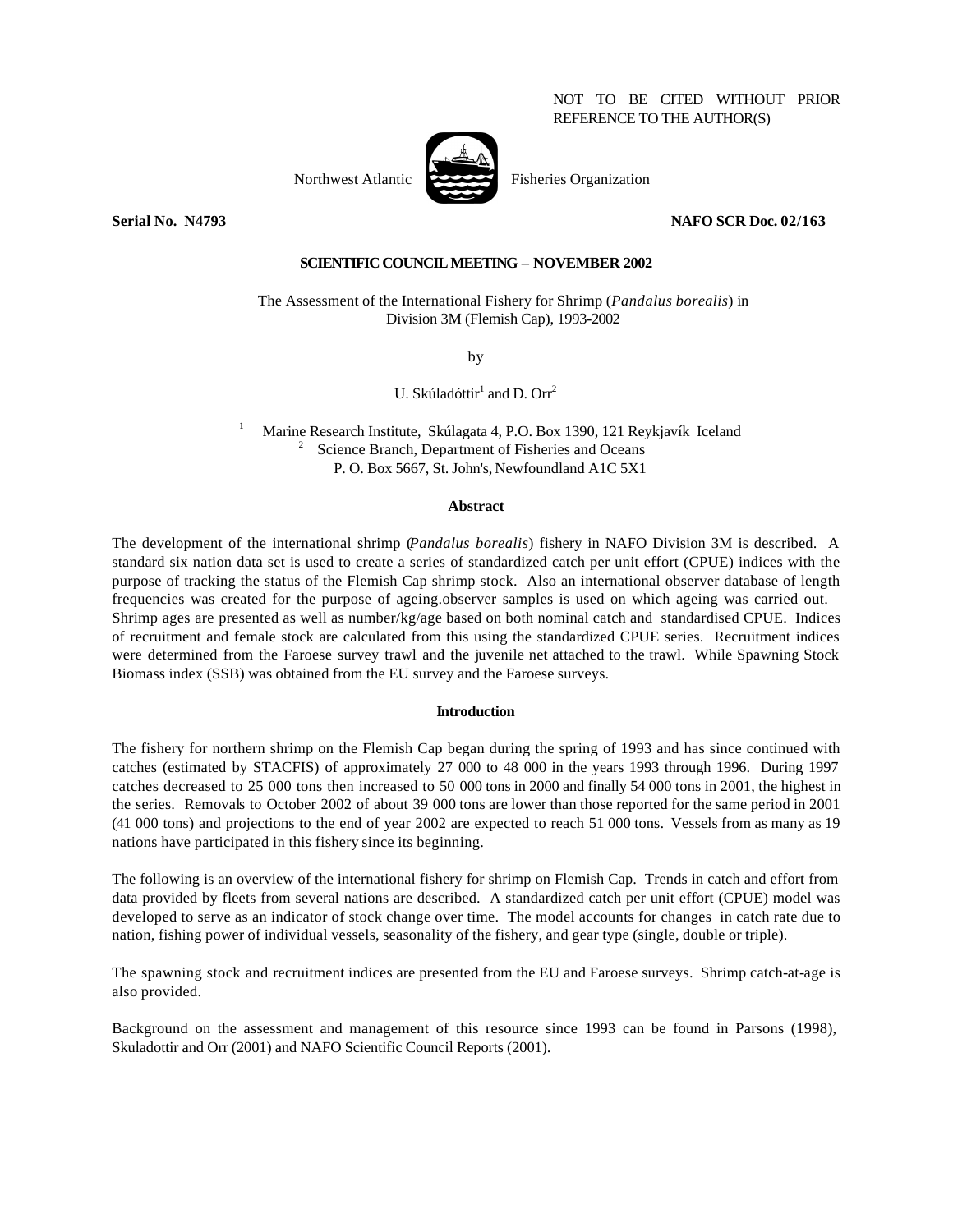#### **Material and Methods**

# **Commercial Samples and Aging**

Shrimp were separated into 3 categories namely, males, primiparous females (including transitionals) and multiparous females according to the sternal spine criterion (McCrary, 1971), oblique carapace lengths were measured to 0.1 mm length-classes using sliding calipers and then combined into 0.5 mm length-classes. These data form the International shrimp aging database as recommended Appendix II of the 1999 NAFO Scientific Council meeting on shrimp (NAFO, 1999). Modal analysis (MacDonald and Pitcher, 1979) was conducted on an individual month by month basis weighted by each nation's catch. This analysis provided the mean lengths and proportions at age and sex per month. The mean lengths were converted to mean weights using length weight relationships for the appropriate months to calculate the number caught (Skuladottir, 1997). An average length-at-age, weighted by number caught each month and nation, was calculated for the whole period. Mean lengths were then converted to weights using the length weight relationship for April-June. This was said to be the average weight for that particular year at age and sex.

Since the Canadian data (Parsons and Veitch, 1996) were only available as annual results for the years 1993-1995, the following two equations were used for this period:

| For males and primiparous females for April and all year around : | $ln y = 3.037 \times ln x - 7.549$ |
|-------------------------------------------------------------------|------------------------------------|
| For multiparous females in April-June:                            | $ln y = 2.778 \times ln x - 6.689$ |
| Analyses for 1996-2001 also made use of the following:            |                                    |
| For multiparous females July:                                     | $ln y = 2.921 \times ln x - 7.144$ |
| For multiparous females August:                                   | $ln y = 3.111 \times ln x - 7.689$ |
| For multiparous females Sept-March:                               | $ln y = 2.929 \times ln x - 7.085$ |

# **Catch-Per-Unit-Effort (CPUE) Model**

The General Linear Modeling Procedure (Proc GENMOD), within the SAS program, was used to model CPUE against year, month, vessel and area. A standardized data set, consisting of data from Canada, the Faroe Islands, Greenland, Iceland, Norway and Russia, was used as model input. Data were deleted if CATCH  $\leq$  0 kg and/or EFFORT  $\lt$ 10 hours. Prior to modeling, we tested whether the data had a constant variance. This is one of the assumptions necessary for linear regression modeling,.. This assumption was tested by plotting standard error versus mean cpue (Smith and Showell, 1996).

Since the coefficient of variance was constant (Fig. 1), it was felt that the data would fit a gamma distribution rather than a normal distribution. Effort (hrs.) was used as a weighting factor. No attempt was made to determine interaction effects. The model was standardized to 1993, June, single trawl and Icelandic data. Results were then scaled to the average CPUE during 1993. Modelled CPUE was log-linked within the Proc Genmod procedure (McCallagh and Nelder, 1989). Standardized deviance residuals were plotted against scaled model CPUE The appropriate scaling factor is 2×log (model CPUE) for gamma distributions (McCallagh and Nelder, 1989).

#### **Results**

#### **Catch and Effort**

Preliminary catch per month as reported to NAFO for the years 2001 and 2002 is shown in Tables 1 and 2. Much of the 2001 catch was taken during the period March to July. The lowest amount of catch was taken in January during both 2001 and 2002. Catch (tons) by nations as estimated by STACFIS is presented in Table 3. The highest catch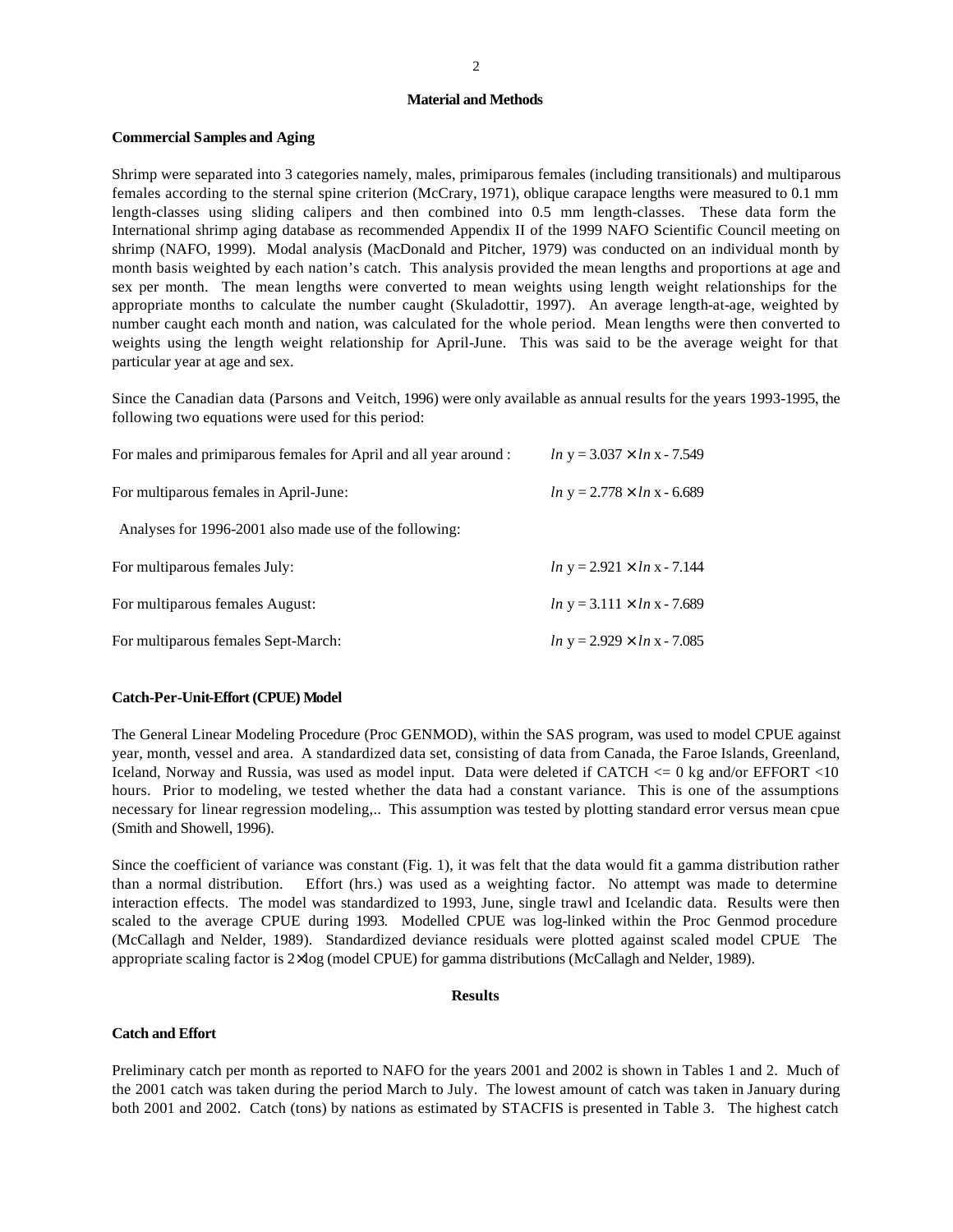54 000 tons was taken in 2001. Catches were somewhat lower in 2002 or 39 000 tons from January to October as compared to the 41 000 ton preliminary catch for the same period during 2001 (Skuladottir and Orr, 2001). Projected total catch to the end of the year 2002 is 51 000 tons. Much of the nominal catch data were obtained from STATLANT 21A, however, some were obtained directly from assessment biologists working within nations that fish for Div. 3M shrimp. If a logbook catch differed from the STATLANT 21A catch, then the higher of the two was used in the analyses. Figure 2 shows the total catch of shrimp in 3M.

# **Standardized CPUE**

Figure 3 illustrates a plot of the standardized residual deviance residuals *versus* 2×(log (predicted value)). There does not appear to be a trend in the residuals over change in model CPUE indicating that the model provides an unbiased representation of the CPUE. In general, the model shows a decline in catch-per-unit-effort from 1993 through to 1996 after which CPUE gradually increased. CPUE in 2002 was similar to that in 1993, while CPUEs for all intervening years were significantly lower (P<0.05) (Table 4 and Fig. 4).

Standardized Effort (nomial catch divided by standardized CPUE) is presented in Fig. 5. Effort increased to 1996 declined in 1997 and 1998 to increase again to 2001 although not as high as the effort in 1996. Effort in 2002 decreased to average levels for the 1993-2002 period.

# **Recruitment**

The Faroese survey provides two recruitment indices. Since 1997, a juvenile shrimp bag has been attached to the gear in the Faroese survey. The results are shown in Fig. 6 and the table below (Nicolajsen and Brynjolfsson, 2002). The abundance of two year olds obtained in the main trawl in the Faroese survey was observed for 5 years and is also shown in Fig. 6 and the table below (Nicolajsen, 2002).

| Survey/Year                 | 1997 | 1998 |      | 1999 2000 | 2001     | 2002 |
|-----------------------------|------|------|------|-----------|----------|------|
| Faroese survey main trawl   | 855  | 210  | 214  | 108       | 1242     | 416  |
| Faroese survey juvenile bag |      | 2532 | 5683 |           | 456 4377 | 913  |

The two indices do not agree in all years. In 1999 the juvenile bag showed a greater abundance of two-year-olds, which was not apparent in the main survey gear. This 1997 year-class was above average in the 2001 commercial catch and is still strong at age 5 in 2002. Both indices showed that the 1998 year-class was weak in 2000 and although the 1998 year-class has improved with time it is still a little under average in 2002. During 2001, two year olds (1999 year-class) were abundant in both the main trawl and the juvenile bag. This indication has been confirmed by the presence of numerous shrimp at age 3 in the 2002 fishery. The 2000 year-class on the other hand appears average both in the juvenile bag and the main trawl (Nicolajsen, 2002; Nicolajsen and Brynjolfsson, 2002) as seen in year 2002 (Fig. 6).

# **Female Biomass**

Similarly a spawning stock biomass (SSB) index was calculated as kg/hr of primiparous (including transitionals) plus multiparous females from the international observer database and the standardized CPUE model. This was compared to the results of the EU survey (Del Rio *et al*., 2002) and Faroese survey biomass indices (Nicolajsen, 2002). The raw data are provided in the table below. Once again, each index was standardized to the mean of the series and shown in Fig. 7.

| Survey/Year            | 1988 | 1989 |  | 1990 1991 1992 1993  |     | 1994 | 1995 | 1996 | 1997 | 1998 | 1999 | 2000 | 2001 | 2002            |
|------------------------|------|------|--|----------------------|-----|------|------|------|------|------|------|------|------|-----------------|
| EU survey biomass      | 1874 | 340  |  | 1132 5362 11509 6839 |     | 2823 | 4286 | 4149 | 3807 | 8091 | 9051 |      |      | 6553 8977 11664 |
| Faroese survey biomass |      |      |  |                      |     |      |      |      | 6417 | 1783 | 8621 |      |      | 9487 8930 11803 |
| Standardized CPUE      |      |      |  |                      | 249 | 138  | 141  | 114  | 65   | 171  | 200  | 205  | 189  | 1621            |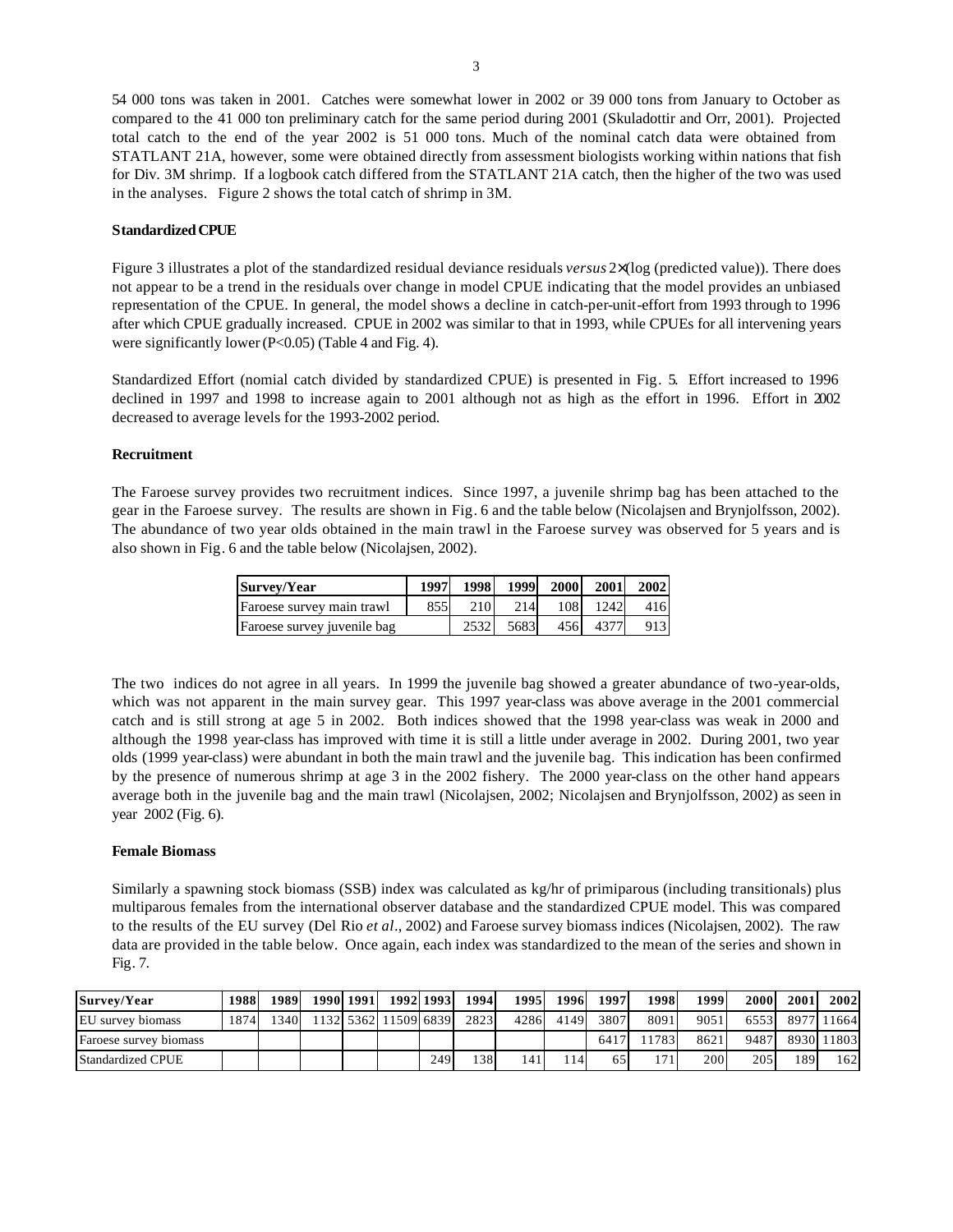The spawning stock (female biomass) as determined from the EU survey biomass index gradually increased during the years prior to the fishery. This coincided with the decline in cod biomass in the area. But this was also a reflection of the very strong 1987 year-class, most of which were female during 1992. The index showed a decrease from 1994 through to 1997 followed by an increase during 1998. The SSB remained high during all years except 2000. The female biomass from the Faroese survey indices have shown much the same trend as the other two indices although showing the highest values during 1998 and 2002.

A standardized female SSB was calculated from the standardized CPUE as kg/hr of primiparous plus multiparous females. The standardized SSB declined from 1993 to 1997 increased in 1998 and stayed stable thereafter (Fig. 7).

# **Catch-at-age**

Age analysis was carried out on biological samples obtained from Canadian, Icelandic and Russian vessels. Table 5 provides results of the age analyses. Table 6 shows the mean length at age while Table 7 shows the mean weight at age based on Table 5.

Table 8 indicates the number per hour standarized harvested in the commercial fishery. In 1993, the 1987 year-class appeared as a very strong age 6+ cohort (approximately 9 800 animals/hr). The 1993 year-class were two years old in 1995 namely some 17 900 the strongest ever seen in the series. It was strong in 1995 and 1996, but later the year-class appears to have decreased in strength resulting in fewer 4 and 5 year olds as might be expected also seen in the Spanish survey (Skuladottir and Diaz, 2001). The 1996 year-class was considered average during 1998, but appeared stronger during 1999-2001. The 1997 cohort was a strong year-class almost as numerous as the 1993 year-class at age 3. It continued to be strong in 2000-2002 being still exceptionally high in numbers at age 5. It is important to note that the 1998 year-class is by far the weakest in the series at age 3 and is still below average at age 4 in 2002. The 1999 year-class appears to be above average at age 3 in 2003 and is very promising for the future. First indications of the 2000 year-class are that it appears average.

Finally Table 9 indicates the catch in number of shrimp based on nominal catch per year from Table 3 and an estimated total catch for year 2002.

# **Summary**

Catches of shrimp on the Flemish Cap have been maintained at a high level averaging about 44 000 tons for the last four years including year 2001 due to a possible increase in biomass. There was a general decline in CPUE between 1993 and 1994, varied without a trend to 1997, and increased to 2000, after which it remained stable. The spawning stock biomass also decreased between 1993 and 1994 increased between 1997 and 1998 and flutuated without a trend thereafter if in standardized CPUE and the Faroese survey.. the EU female biomass index increased in 2002 to the highest level since the fishery started.

The 1997 year-class was above average judging by its occurrence in the fishery in 2001 and 2002 as well as in the biomass estimates of the surveys. The 1998 year-class on the other hand is considered to be below average, confirming the results obtained during 2001. The 1999 year-class appears as promising as the 1997 year-class. The 2000 year-class appears to be average.

Although the standardization of CPUE has been improved by including double trawl effort and even triple trawls, results are still difficult to interpret as an index of stock size due to the major changes in fishing pattern between years.

In general the stock is in a stable conditions and recruitment although variable it is rather good and prospects for the years 2003 and 2004 are considered good provided total catch is reduced from the level of year 2001.

# **Acknowledgement**

Appreciation is expressed to those who provided data for inclusion in this paper in advance of the 2002 November Meeting.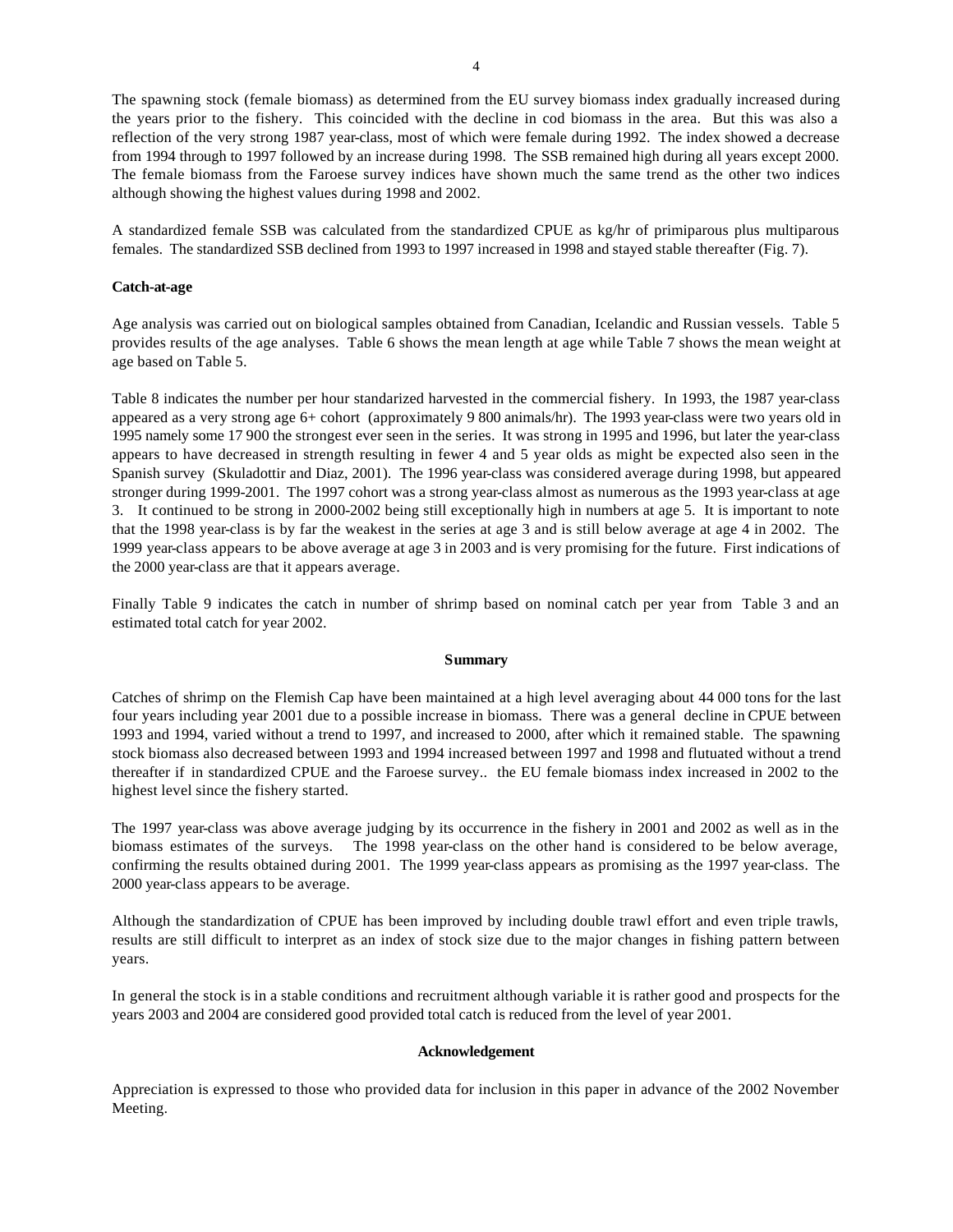#### **REFERENCES**

NAFO. 2001. Scientific Council Reports, 2002, p. 270-274 and 259-260.

- Nicolajsen, A, 2002. Biomass estimate, growth, length and age distribution of the northern shrimp (*Pandalus borealis*) stock on Flemish Cap (NAFO Division 3M), in June 2002 *NAFO SCR Doc*., 01/156, Serial No. N4785, 20 p.
- Nicolajsen, A, and S. Brynjolfsson, 2002. Young northern shrimp (*Pandalus borealis*) index for Flemish Cap (Division 3M), 2002. *NAFO SCR Doc*., 02/161, Serial No. N4790: 4 p.
- McCrary, J.A. 1971. Sternal spines as a characteristic for differentiating between females of some Pandalidae. *J. Fish. Res. Board Can*., 28: 98-100.
- McCullagh, P. and J.A. Nelder. 1989. Generalized linear models,  $2<sup>nd</sup>$ . Edition. Chapman and Hall Ltd. London, England, 511 p.
- MacDonald P. D. M.. and T. J. Pitcher 1979. Age groups from size-frequency data: A versatile and efficient method of analysing distribution mixtures. . *J. Fish. Res. Board Can*., 36: 987-1011.
- Parsons, D.G., 1996.Report of the *Ad hoc* working group on shrimp (*Pandalus borealis*) Division 3M. *NAFO SCS Doc*., 96/19, Serial No. N2817, 7 p.
- Parsons, D.G., and Veitch, 1996. The Canadian Fishery for northern shrimp (*Pandalus borealis*) on Flemish Cap (NAFO Division 3M), 1993-1996. *NAFO SCR Doc*., 96/93, Serial No. N2776, 12 p.
- Parsons, D.G., 1998. The International Fishery for Shrimp (*Pandalus borealis*) in Division 3M (Flemish Cap), 1993 1998. *NAFO SCR Doc*., 98/92, Serial No. N3093, 12 p.
- Ratz, H.-J. and U. Skúladóttir 2000. An exploratory extended survivors formulation (XSA) for northern shrimp (*Pandalus borealis*) in Flemish Cap (Division 3M). *NAFO SCR Doc.*, 00/87 Serial No. N4344, 12 p.
- Del Rio, J.L., J.M. Casa and T. Patrocinio, 2002. Northern shrimp (*Pandalus borealis*) on Flemish Cap in July 2002. *NAFO SCR Doc*., 02/150, Serial No. N4779, 21 p.
- Skuladottir, U., 1997. The Icelandic shrimp fishery (*Pandalus borealis* Kr. ) at Flemish Cap in 1993-1997. *NAFO SCR Doc*., 97/85, Serial No. N2931, 30 p.
- Skúladottir, U. and P. Diaz, 2001. Age Assessment of northern shrimp (*Pandalus borealis*) in EU surveys at Flemish Cap in 1988-2001. *NAFO SCR Doc*., 01/189, Serial No. N4579.
- Skúladottir, U., R. K. Mayo, and D. E. Stansbury, 2001. Sensitivity analyses of Virtual population analysis of the stock of 3M Shrimp, using XSA and ADAPT. *NAFO SCR Doc*., 01/190, Serial No. N4580, 21 p.
- Skúladottir, U. and D. Orr, 2001. The International Fishery for Shrimp (*Pandalus borealis*) in Division 3M (Flemish Cap), 1993-2001. *NAFO SCR Doc*., 01/191, Serial No. N4582, 18 p.
- Smith, S.J. and M.A. Showell. 1996. Analysis of catch-per-unit effort data for Scotian Shelf silver hake, 1977-95. *NAFO SCR Doc*., 96/17, Serial No. 2690, 8 p.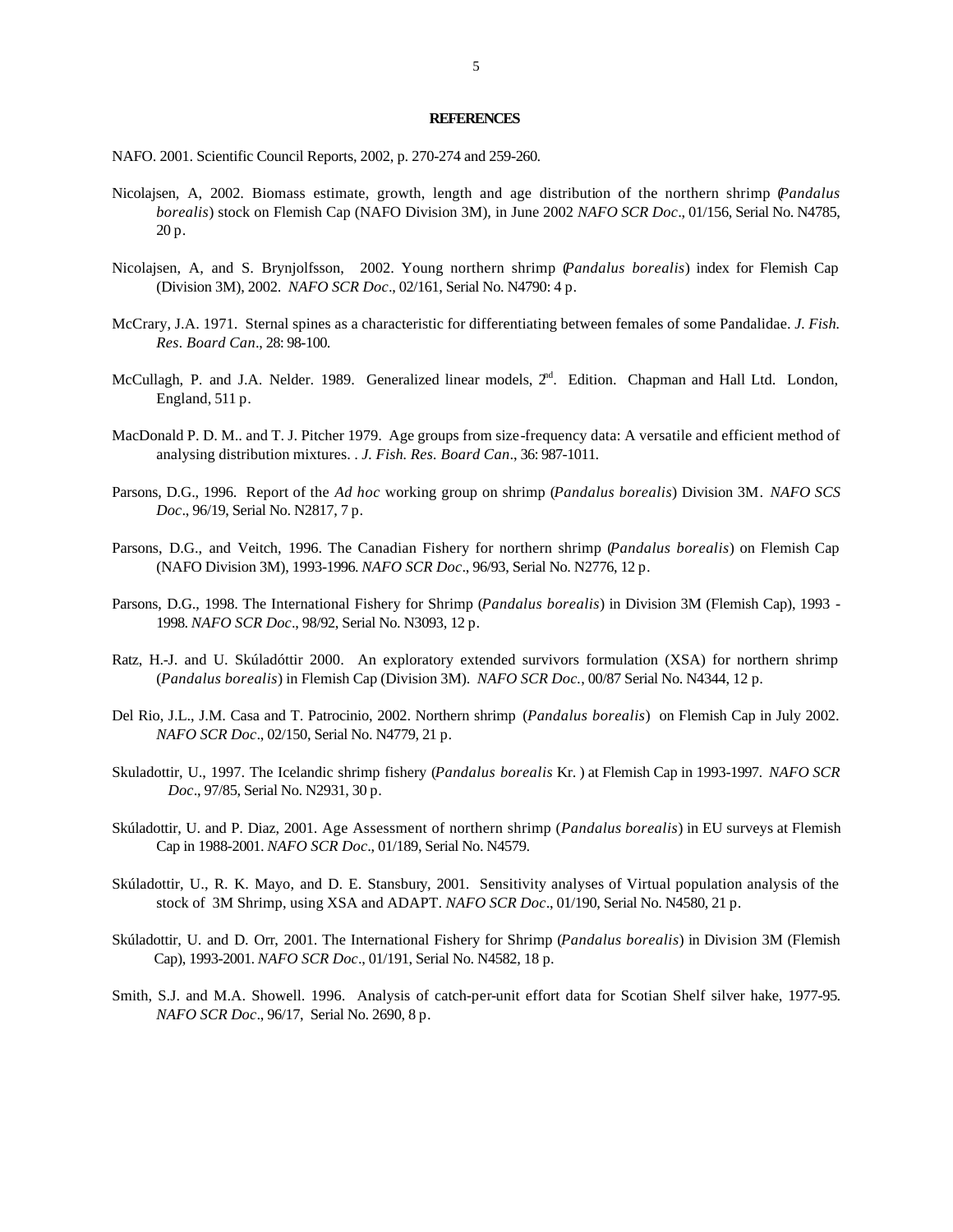Table 1. Catch (tons) by nations and months as reported provisionally to NAFO in year 2001.

| Nation       | Jan | Feb  | Mar  | Apr  | May  | Jun  | Jul  | Aug  | Sep             | Oct  | Nov  | Dec  | <b>Total by</b> | <b>Total by</b> |
|--------------|-----|------|------|------|------|------|------|------|-----------------|------|------|------|-----------------|-----------------|
|              |     |      |      |      |      |      |      |      |                 |      |      |      | months          | vear            |
| Canada       |     |      |      |      |      |      |      |      |                 |      |      |      | 294             | 294             |
| Cuba         |     |      |      |      |      |      |      |      |                 | 246  | 226  | 325  | 797             | 797             |
| Estonia      | 217 | 311  | 1129 | 1345 | 1029 | 1041 | 1327 |      | 1133            | 774  | 891  | 241  | 9438            | 9638            |
| EU/Denmark   |     |      |      |      |      |      |      |      |                 |      |      |      | 0               | 0               |
| EU/Spain     |     |      | 31   |      | 168  |      |      | 304  |                 | 423  |      |      | 926             | 756             |
| Faroe Is.    |     | 440  | 1443 | 1548 | 1548 | 2187 |      | 1238 | 508             |      | 624  | 570  | 10106           | 12280           |
| France       |     |      |      |      |      |      |      |      |                 | 157  | 126  | 125  | 408             | 408             |
| Greenland    |     |      |      |      |      |      |      |      |                 |      |      |      | 0               | 0               |
| Honduras     |     |      |      |      |      |      |      |      |                 |      |      |      | $\bf{0}$        | $\bf{0}$        |
| Iceland      |     | 361  | 801  | 170  |      | 564  | 949  | 780  | 203             | 530  | 573  | 360  | 5291            | 5301            |
| Japan        |     |      |      |      |      |      |      |      | 10 <sup>1</sup> | 60   | 54   |      | 130             | 130             |
| Latvia       |     | 102  | 418  | 327  | 346  | 545  | 284  | 314  | 189             | 172  | 80   | 213  | 2990            | 2984            |
| Lithuania    |     | 116  | 212  | 221  | 213  | 399  | 473  | 284  | 241             | 235  | 215  | 89   | 2702            | 2702            |
| Norway       |     | 565  | 566  | 986  | 1135 | 1972 | 2101 |      | 1336            |      |      | 568  | 9229            | 13255           |
| Poland       |     |      |      |      |      |      |      |      |                 |      |      | 196  | 196             | 196             |
| Portugal     |     |      |      |      |      |      |      |      |                 |      |      |      | 0               | 0               |
| Russia       | 375 | 563  | 872  | 865  | 895  | 424  | 344  | 130  | 276             | 349  | 377  | 430  | 5900            | 5687            |
| Ukraina      |     |      |      |      |      |      |      |      |                 |      |      | 44   | 44              | 348             |
| <b>USA</b>   |     |      |      |      |      |      |      |      |                 |      | 186  | 225  | 411             | 411             |
| <b>Total</b> | 596 | 2458 | 5472 | 5462 | 5334 | 7132 | 5478 | 3050 | 3896            | 2946 | 3352 | 3392 | 48862           | 55187           |

Table 2. Catch (tons) by nations and months as reported provisionally to NAFO in year 2002.

| Nation       | Jan  | Feb  | Mar  | Apr  | May  | Jun  | Jul  | Aug  | Sep  | Oct | Nov | Dec |                | <b>Total Tot NAFO</b> |
|--------------|------|------|------|------|------|------|------|------|------|-----|-----|-----|----------------|-----------------------|
| Canada       |      |      |      |      |      |      |      |      |      |     |     |     | 16             | 16                    |
| Cuba         |      |      |      |      |      |      |      | 106  | 47   |     |     |     | 153            | 153                   |
| Estonia      | 316  | 1027 | 1286 | 1666 | 1325 | 1356 | 1692 | 1418 | 1041 |     |     |     | 11127          | 11127                 |
| EU/Denmark   |      |      |      |      |      |      |      |      |      |     |     |     | $\Omega$       | 0                     |
| EU/Spain     |      |      |      | 54   |      |      | 358  | 339  |      |     |     |     | 751            | 751                   |
| Faroe Is.    | 523  | 554  | 485  | 725  | 1501 | 1043 | 1043 | 1346 | 727  |     |     |     | 7947           | 7346                  |
| France       |      |      |      |      |      |      | 29   |      |      |     |     |     | 29             | 29                    |
| Greenland    |      |      |      |      |      | 347  |      |      |      |     |     |     | 347            | 680                   |
| Honduras     |      |      |      |      |      |      |      |      |      |     |     |     | $\Omega$       | 0                     |
| Iceland      |      |      | 524  | 564  | 748  | 818  | 301  | 587  |      |     |     |     | 3542           | 3748                  |
| Japan        |      |      |      |      |      |      |      |      |      |     |     |     | $\Omega$       | 0                     |
| Latvia       |      | 100  | 142  | 365  | 175  | 403  | 206  | 95   | 344  |     |     |     | 1830           | 1830                  |
| Lithuania    |      | 336  | 378  | 404  | 246  | 345  | 370  | 284  | 336  |     |     |     | 2699           | 2699                  |
| Norway       |      | 83   |      | 451  | 1362 | 1484 | 1694 |      | 1739 |     |     |     | 6813           | 8314                  |
| Poland       |      |      |      |      |      |      |      |      |      |     |     |     | $\Omega$       | 0                     |
| Portugal     |      |      |      |      |      |      |      |      |      |     |     |     | $\Omega$       | 0                     |
| Russia       | 178  | 189  | 206  |      |      | 142  | 114  | 83   | 175  |     |     |     | 1087           | 1087                  |
| Ukraina      |      |      |      |      |      |      |      |      |      |     |     |     | $\overline{0}$ | 0                     |
| <b>USA</b>   |      |      |      |      |      |      |      |      | 96   |     |     |     | 96             | 96                    |
| <b>Total</b> | 1017 | 2289 | 3021 | 4229 | 5357 | 5946 | 5807 | 4258 | 4513 |     |     |     | 36437          | 37876                 |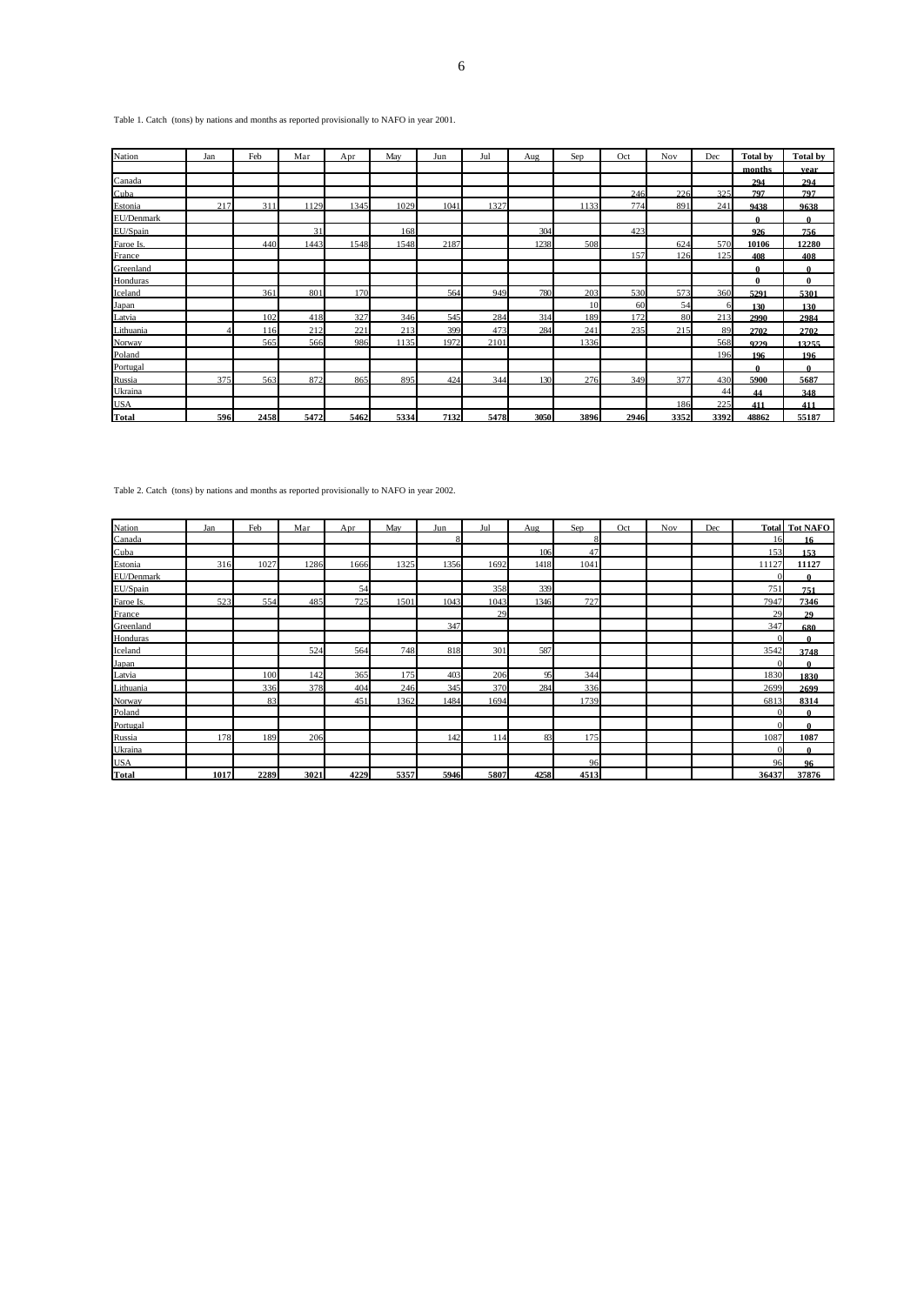Table 3. Catch (tons) by nations as estimated by STACFIS.

| <b>Nation</b> | 1993  | 1994  | 1995  | 1996  | 1997  | 1998  | 1999  | 2000  | 2001       | 2002*                  |
|---------------|-------|-------|-------|-------|-------|-------|-------|-------|------------|------------------------|
| Canada        | 3724  | 1041  | 970   | 906   | 807   | 484   | 490   | 618   | 295        | $\overline{4}$<br>16   |
| Cuba          |       |       |       |       |       |       | 119   | 46    | 797<br>1   | 4<br>153               |
| Estonia       |       | 1081  | 2092  | 1900  | 3240  | 5694  | 10835 | 13256 | 3<br>9850  | 4 11127                |
| EU/Denmark    | 800   | 400   | 200   |       |       | 437   | 235   |       | 1<br>92    |                        |
| EU/Spain      | 240   | 300   | 158   | 50    | 421   | 913   | 1019  | 1388  | 2<br>1095  | 751                    |
| Faroe Is.     | 7333  | 6791  | 5993  | 8688  | 7410  | 9368  | 9199  | 7719  | 3<br>10228 | $\overline{2}$<br>7712 |
| Greenland     | 3788  | 2275  | 2400  | 1107  | 105   | 853   | 576   | 1636  |            | 4<br>680               |
| Honduras      | 1265  |       |       |       |       |       |       |       |            |                        |
| Iceland       | 2243  | 2300  | 7623  | 20681 | 6381  | 6572  | 9277  | 8912  | 2<br>5265  | $\overline{2}$<br>4340 |
| Japan         |       |       |       |       |       |       |       |       | 130        |                        |
| Latvia        |       | 300   | 350   | 1940  | 997   | 1191  | 3080  | 3105  | 2961       | 4<br>1830              |
| Lithuania     |       | 1225  | 675   | 2900  | 1785  | 3106  | 3370  | 3595  | 2702       | 4<br>2699              |
| Norway        | 7183  | 8461  | 9533  | 5683  | 1831  | 1339  | 2975  | 2669  | 3291       | 8314                   |
| Poland        |       |       |       |       | 288   | 148   | 894   |       | 209        |                        |
| Portugal      | 300   |       | 150   |       | 170   | 203   | 227   | 289   | 420        |                        |
| Russia        |       | 350   | 3327  | 4445  | 1090  |       | 1142  | 7078  | 5687       | 2<br>1087              |
| St. Vincent's |       | 75    |       |       | 150   |       |       |       | 408        | $4\frac{29}{ }$        |
| Ukraina       |       |       |       |       |       |       |       |       | 348        |                        |
| <b>USA</b>    |       |       |       |       |       |       |       |       | 411        | 4<br>96                |
| <b>Total</b>  | 26876 | 24599 | 33471 | 48300 | 24675 | 30308 | 43438 | 50311 | 54189      | 38834                  |

1 NAFO Statlant 21 A

2 From the fisheries biologist of respective countries

3 Assessed by Stacfis<br>4 Reported to NAFO 1

Reported to NAFO provisionally

\* Provisional to October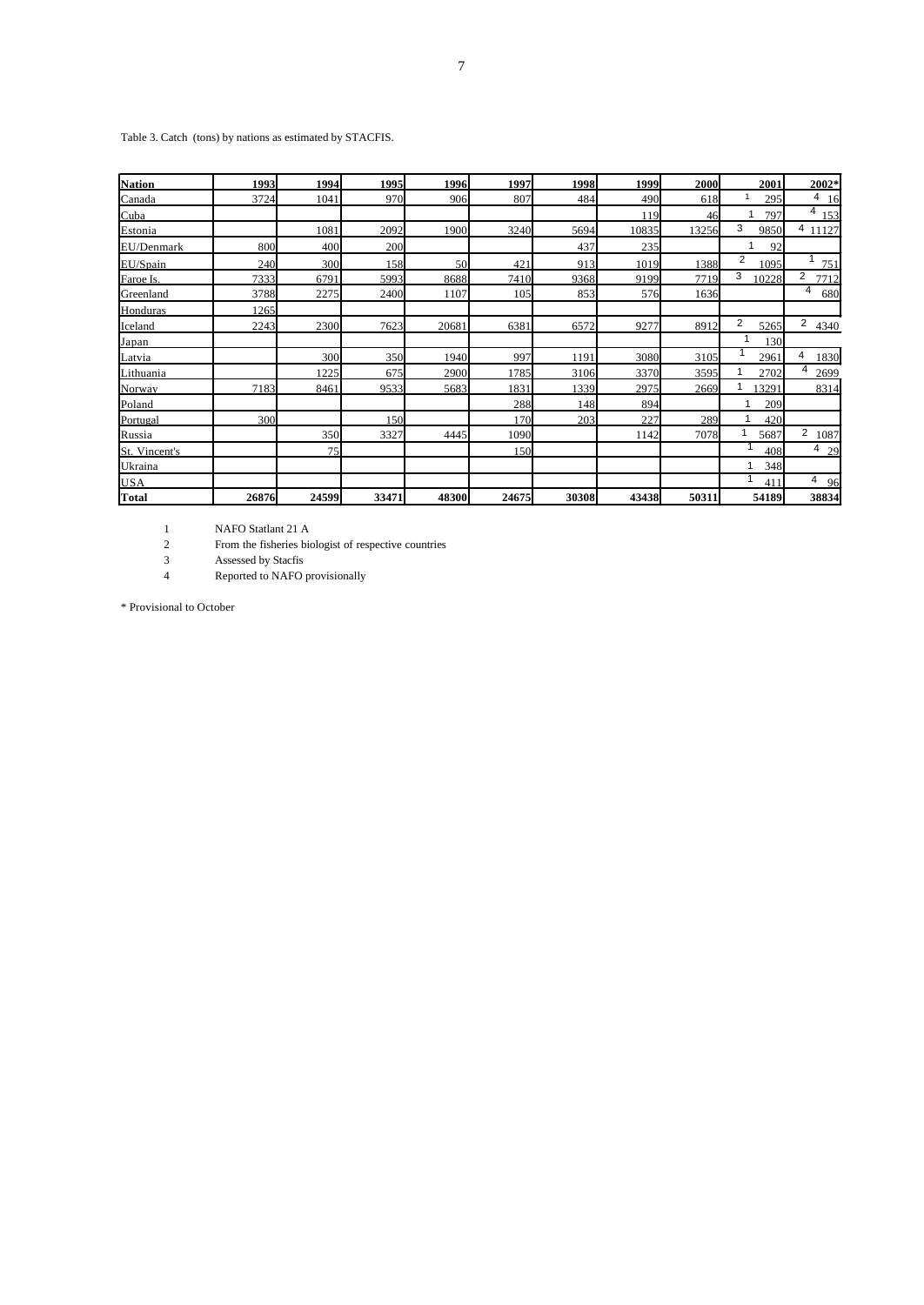| Table 4. Multiplicative, year, month, vessel and area model for CPUE in Div. 3M, 1993-2002, weighted |  |
|------------------------------------------------------------------------------------------------------|--|
| by effort.                                                                                           |  |

Proc Genmod multiplicative model 1993 - 2002<br>
The GENMOD Procedure<br>
Model Information<br>
Dustribution Gamma<br>
Link Function<br>
Link Function<br>
Link Function<br>
Dependent Variable<br>
Scale Weight Variable<br>
Scale Weight Variable<br>
Obse Class Level Information Class Levels Values  $\begin{array}{llll} 10 & 1994 & 1995 & 1996 & 1997 & 1998 & 1999 & 2000 & 2001 & 2002 & 2003 \\ 139 & & 12 & & 1 & 2 & 3 & 4 & 5 & 7 & 8 & 9 & 10 & 11 & 12 & 13 \\ & 4 & & 1 & 2 & 3 & 4 & & & & & \\ & 3 & & 2 & 3 & 4 & & & & & \\ \end{array}$  vessel 139 month 12 1 2 3 4 5 7 8 9 10 11 12 13<br>area 4 1 2 3 4 gear 3 2 3 4

Criteria For Assessing Goodness Of Fit

| Criterion          | DF   | Val ue        | Val ue/DF |
|--------------------|------|---------------|-----------|
| Devi ance          | 3223 | 57078.7763    | 17.7098   |
| Scal ed Devi ance  | 3223 | 3551.6627     | 1.1020    |
| Pearson Chi-Square | 3223 | 54150, 7040   | 16.8013   |
| Scal ed Pearson X2 | 3223 | 3369.4667     | 1.0454    |
| Log Likelihood     |      | $-21187.5000$ |           |

Al gorithm converged.

|           |      |    |           |                 | Analysis Of Parameter Estimates |           |         |             |
|-----------|------|----|-----------|-----------------|---------------------------------|-----------|---------|-------------|
|           |      |    |           | <b>Standard</b> | Wald 95% Confidence             |           | Chi -   |             |
| Parameter |      | DF | Estimate  | Error           |                                 | Limits    | Square  | Pr > Chi Sq |
| Intercept |      |    | 6.5079    | 0.0601          | 6.3902                          | 6.6257    | 11737.1 | < 0.001     |
| year      | 1994 |    | $-0.5341$ | 0.0502          | $-0.6325$                       | $-0.4358$ | 113.26  | < 0.001     |
| year      | 1995 |    | $-0.4029$ | 0.0504          | $-0.5016$                       | $-0.3042$ | 64.01   | < 0.001     |
| year      | 1996 |    | $-0.5242$ | 0.0505          | $-0.6231$                       | $-0.4253$ | 107.95  | < 0.001     |
| year      | 1997 |    | $-0.5427$ | 0.0521          | $-0.6449$                       | $-0.4405$ | 108.32  | < 0.001     |
| year      | 1998 |    | $-0.2904$ | 0.0533          | $-0.3949$                       | $-0.1860$ | 29.72   | < 0.001     |
| year      | 1999 |    | $-0.2726$ | 0.0532          | $-0.3768$                       | $-0.1684$ | 26.28   | < 0.001     |
| year      | 2000 |    | $-0.1221$ | 0.0535          | $-0.2269$                       | $-0.0173$ | 5.21    | 0.0224      |
| year      | 2001 |    | $-0.2180$ | 0.0569          | $-0.3296$                       | $-0.1064$ | 14.67   | 0.0001      |
| year      | 2002 |    | $-0.1283$ | 0.0672          | $-0.2600$                       | 0.0033    | 3.65    | 0.0561      |
| year      | 2003 | 0  | 0.0000    | 0.0000          | 0.0000                          | 0.0000    | ٠       | $\cdot$     |

Criteria For Assessing Goodness Of Fit

| Criterion          | DF   | Val ue        | Val ue/DF |
|--------------------|------|---------------|-----------|
| Devi ance          | 3223 | 57078.7763    | 17.7098   |
| Scal ed Devi ance  | 3223 | 3551.6627     | 1.1020    |
|                    | 3223 | 54150, 7040   | 16.8013   |
| Scal ed Pearson X2 | 3223 | 3369.4667     | 1.0454    |
| Log Likelihood     |      | $-21187.5000$ |           |
| Pearson Chi-Square |      |               |           |

Al gorithm converged.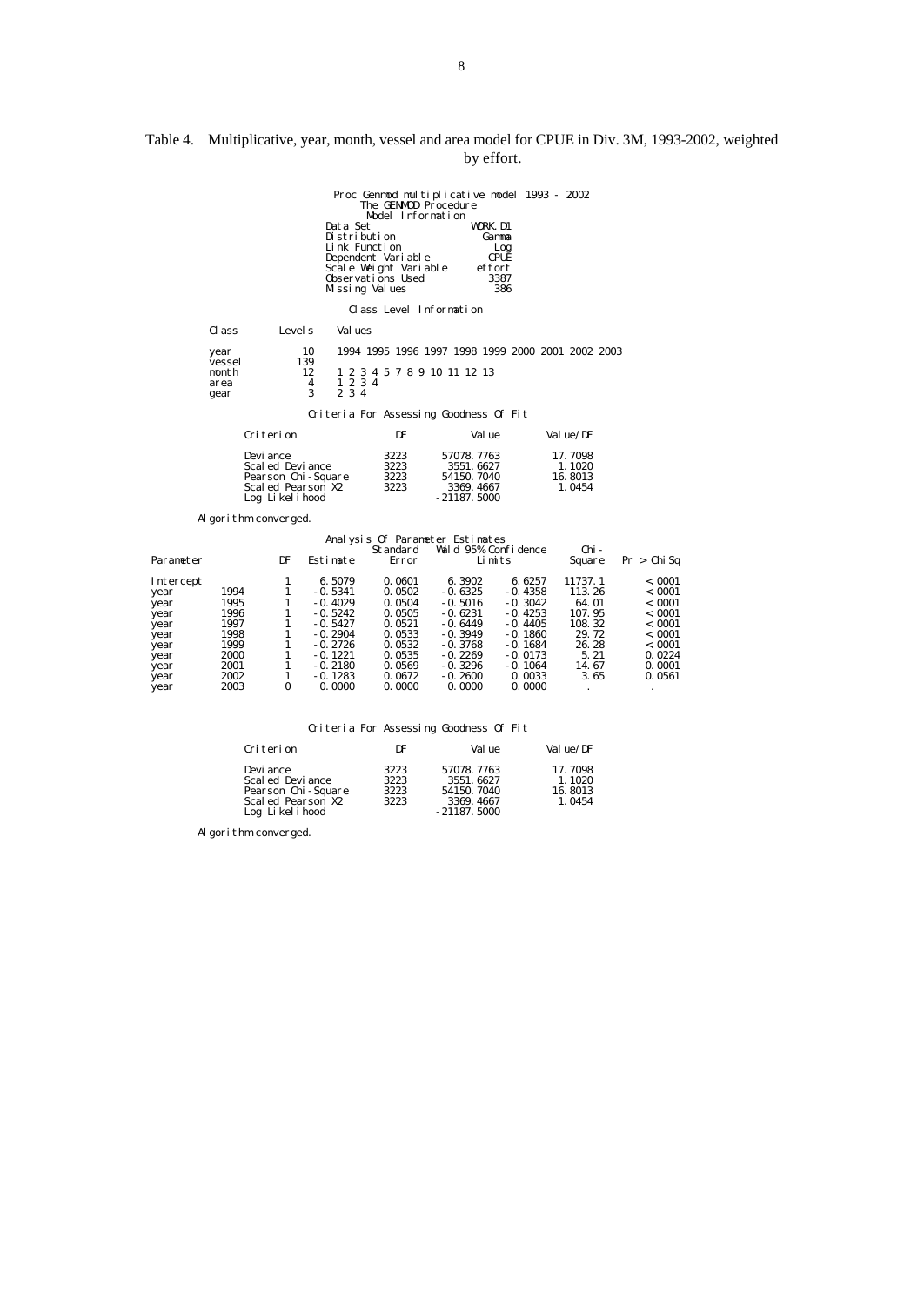# Table 4. (Continued)

# Analysis Of Parameter Estimates

| Parameter |      | DF | Estimate  | Standard<br>Error | Wald 95% Confidence | Limits    | Chi -<br>Square | Pr > Chi Sq |
|-----------|------|----|-----------|-------------------|---------------------|-----------|-----------------|-------------|
| Intercept |      |    | 6.5079    | 0.0601            | 6.3902              | 6.6257    | 11737.1         | < 0.001     |
| year      | 1994 |    | $-0.5341$ | 0.0502            | $-0.6325$           | $-0.4358$ | 113.26          | < 0.001     |
| year      | 1995 |    | $-0.4029$ | 0.0504            | $-0.5016$           | $-0.3042$ | 64.01           | < 0.001     |
| year      | 1996 |    | $-0.5242$ | 0.0505            | $-0.6231$           | $-0.4253$ | 107.95          | < 0.001     |
| year      | 1997 |    | $-0.5427$ | 0.0521            | $-0.6449$           | $-0.4405$ | 108.32          | < 0.001     |
| year      | 1998 |    | $-0.2904$ | 0.0533            | $-0.3949$           | $-0.1860$ | 29.72           | < 0.001     |
| year      | 1999 |    | $-0.2726$ | 0.0532            | $-0.3768$           | $-0.1684$ | 26.28           | < 0.001     |
| year      | 2000 |    | $-0.1221$ | 0.0535            | $-0.2269$           | $-0.0173$ | 5.21            | 0.0224      |
| year      | 2001 |    | $-0.2180$ | 0.0569            | $-0.3296$           | $-0.1064$ | 14.67           | 0.0001      |
| year      | 2002 |    | $-0.1283$ | 0.0672            | $-0.2600$           | 0.0033    | 3.65            | 0.0561      |
| year      | 2003 | 0  | 0.0000    | 0.0000            | 0.0000              | 0.0000    |                 |             |

#### Least Squares Means

| Effect | year | Estimate | Standard<br>Error | DF | Chi -<br>Square | Pr > Chi Sa | Al pha | Confidence Limits |        |
|--------|------|----------|-------------------|----|-----------------|-------------|--------|-------------------|--------|
| year   | 1996 | 5.1439   | 0.0533            |    | 9306.6          | < 0.001     | 0.05   | 5.0394            | 5.2484 |
| year   | 1997 | 5.1254   | 0.0552            |    | 8628.8          | < 0.001     | 0.05   | 5.0173            | 5.2336 |
| year   | 1998 | 5.3777   | 0.0558            |    | 9298.4          | < 0.001     | 0.05   | 5.2684            | 5.4870 |
| year   | 1999 | 5.3955   | 0.0554            |    | 9476.7          | < 0.001     | 0.05   | 5.2869            | 5.5042 |
| year   | 2000 | 5.5460   | 0.0549            |    | 10223           | < 0.001     | 0.05   | 5.4385            | 5.6536 |
| year   | 2001 | 5.4502   | 0.0573            |    | 9040.9          | < 0.001     | 0.05   | 5.3378            | 5.5625 |
| year   | 2002 | 5.5398   | 0.0693            |    | 6387.9          | < 0.001     | 0.05   | 5.4039            | 5.6756 |
| year   | 2003 | 5.6681   | 0.0665            |    | 7267.3          | < 0.001     | 0.05   | 5.5378            | 5.7985 |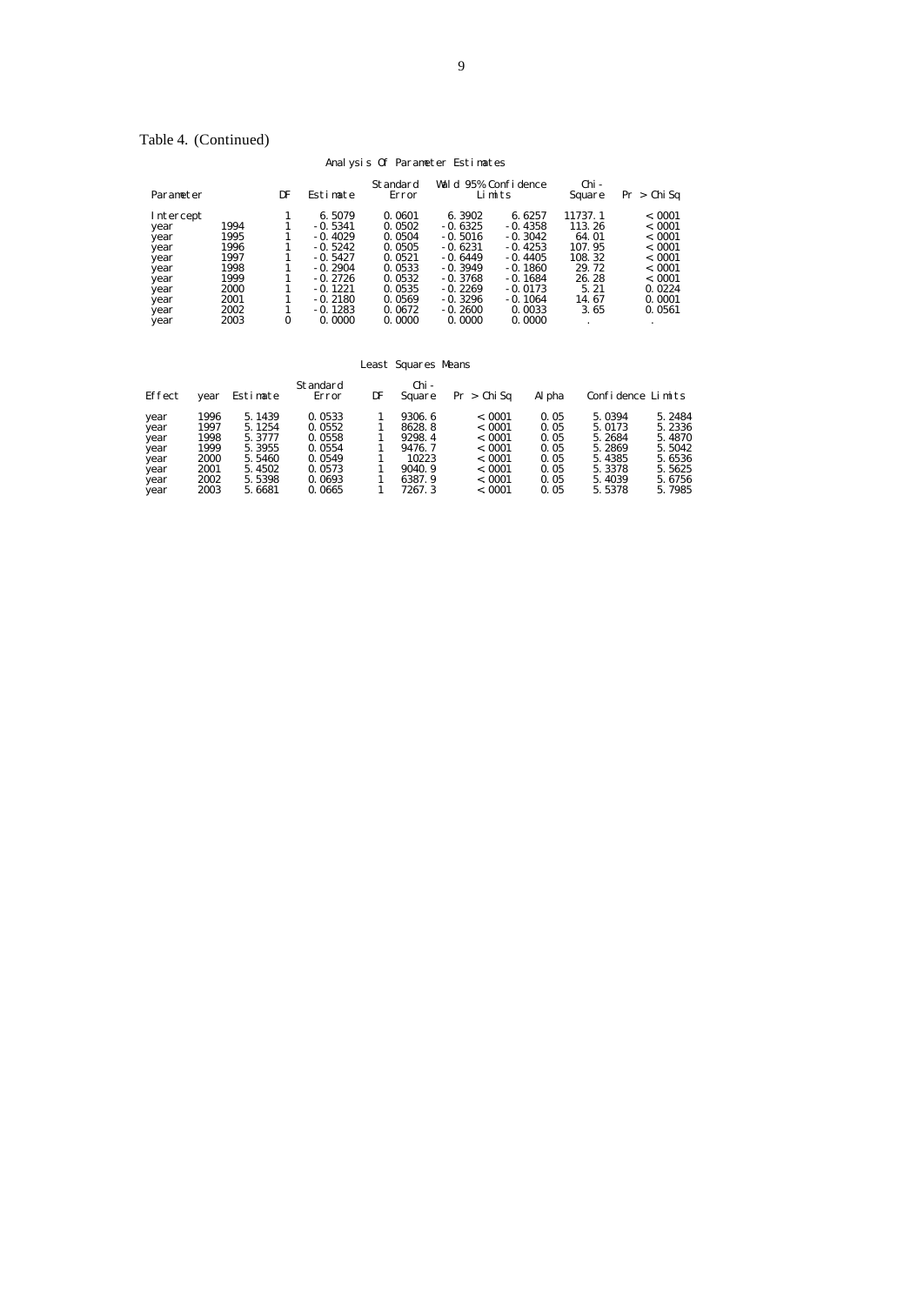Table 5. Mean weights at age and sex for the period January-September. Nominal catch for the whole year used for calculating weight at age and sex. Standardized CPUE for the whole year of double and single trawl is used to calculate CPUE and abundance in numbers at age and sex group.

**1993**

| Sex                | Age                 | Mean CL<br>mm | Prop.<br>by no.  | Mean weight<br>$\mathbf{g}% _{T}=\mathbf{g}_{T}=\mathbf{g}_{T}=\mathbf{g}_{T}=\mathbf{g}_{T}=\mathbf{g}_{T}=\mathbf{g}_{T}=\mathbf{g}_{T}=\mathbf{g}_{T}=\mathbf{g}_{T}=\mathbf{g}_{T}=\mathbf{g}_{T}=\mathbf{g}_{T}=\mathbf{g}_{T}=\mathbf{g}_{T}=\mathbf{g}_{T}=\mathbf{g}_{T}=\mathbf{g}_{T}=\mathbf{g}_{T}=\mathbf{g}_{T}=\mathbf{g}_{T}=\mathbf{g}_{T}=\mathbf{g}_{T}=\mathbf{g}_{T}=\mathbf{g}_{T}=\mathbf{g}_{T}=\mathbf{g}_{T}=\math$ | Prop.<br>by weight | Nominal catch<br>26876 tons | kg/hr<br>289.5 | No./hour     | Number<br>(000'000) |
|--------------------|---------------------|---------------|------------------|-----------------------------------------------------------------------------------------------------------------------------------------------------------------------------------------------------------------------------------------------------------------------------------------------------------------------------------------------------------------------------------------------------------------------------------------------|--------------------|-----------------------------|----------------|--------------|---------------------|
| Males              | $\mathbf{1}$        | 10.4          | 0.0041           | 0.646                                                                                                                                                                                                                                                                                                                                                                                                                                         | 0.00265            | 9                           | 0.1            | 142          | 13.2                |
| Males              | $\overline{c}$      | 16.8          | 0.1148           | 2.772                                                                                                                                                                                                                                                                                                                                                                                                                                         | 0.31823            | 1023                        | 11.0           | 3977         | 369.2               |
| Males              | 3                   | 20.7          | 0.2146           | 5.225                                                                                                                                                                                                                                                                                                                                                                                                                                         | 1.12129            | 3606                        | 38.8           | 7434         | 690.2               |
| Males<br>Primip.   | $\overline{4}$<br>5 | 24.0<br>26.0  | 0.1156<br>0.2619 | 8.188<br>10.441                                                                                                                                                                                                                                                                                                                                                                                                                               | 0.94653            | 3044<br>8794                | 32.8<br>94.7   | 4005<br>9073 | 371.8<br>842.3      |
| Multip.            | $6+$                | 26.5          | 0.2890           | 11.189                                                                                                                                                                                                                                                                                                                                                                                                                                        | 2.73450<br>3.23362 | 10400                       | 112.0          | 10012        | 929.4               |
| Total              |                     |               | 1.0000           |                                                                                                                                                                                                                                                                                                                                                                                                                                               | 8.35681            | 26876                       | 289.5          | 34642        | 3216.1              |
|                    |                     |               | 1994             |                                                                                                                                                                                                                                                                                                                                                                                                                                               |                    |                             |                |              |                     |
| Sex                | Age                 |               | Prop.<br>by no.  | Mean weight<br>$\mathbf{g}% _{T}=\mathbf{g}_{T}=\mathbf{g}_{T}=\mathbf{g}_{T}=\mathbf{g}_{T}=\mathbf{g}_{T}=\mathbf{g}_{T}=\mathbf{g}_{T}=\mathbf{g}_{T}=\mathbf{g}_{T}=\mathbf{g}_{T}=\mathbf{g}_{T}=\mathbf{g}_{T}=\mathbf{g}_{T}=\mathbf{g}_{T}=\mathbf{g}_{T}=\mathbf{g}_{T}=\mathbf{g}_{T}=\mathbf{g}_{T}=\mathbf{g}_{T}=\mathbf{g}_{T}=\mathbf{g}_{T}=\mathbf{g}_{T}=\mathbf{g}_{T}=\mathbf{g}_{T}=\mathbf{g}_{T}=\mathbf{g}_{T}=\math$ | Prop.<br>by weight | Nominal catch<br>24599 tons | kg/hr<br>169.7 | No./hour     | Number              |
| Males              | $\mathbf{1}$        |               |                  |                                                                                                                                                                                                                                                                                                                                                                                                                                               |                    |                             |                |              |                     |
| Males              | $\overline{c}$      | 16.4          | 0.1817           | 2.576                                                                                                                                                                                                                                                                                                                                                                                                                                         | 0.46806            | 1670                        | 11.5           | 4471         | 648.1               |
| Males              | 3                   | 20.4          | 0.3629           | 4.998                                                                                                                                                                                                                                                                                                                                                                                                                                         | 1.81377            | 6470                        | 44.6           | 8930         | 1294.5              |
| Males              | 4                   | 22.9          | 0.0854           | 7.101                                                                                                                                                                                                                                                                                                                                                                                                                                         | 0.60643            | 2163                        | 14.9           | 2102         | 304.6               |
| Primip.            | 5                   | 25.7          | 0.1944           | 10.08                                                                                                                                                                                                                                                                                                                                                                                                                                         | 1.95955            | 6990                        | 48.2           | 4784         | 693.5               |
| Multip.            | $6+$                | 26.9          | 0.1756           | 11.664                                                                                                                                                                                                                                                                                                                                                                                                                                        | 2.04820            | 7306                        | 50.4           | 4321         | 626.4               |
| Total              |                     |               | $\mathbf{1}$     |                                                                                                                                                                                                                                                                                                                                                                                                                                               | 6.89601            | 24599                       | 169.7          | 24608        | 3567.1              |
|                    |                     |               | 1995             |                                                                                                                                                                                                                                                                                                                                                                                                                                               |                    |                             |                |              |                     |
| Sex                | Age                 |               | Prop.<br>by no.  | Mean weight<br>$\mathbf{g}% _{T}=\mathbf{g}_{T}=\mathbf{g}_{T}=\mathbf{g}_{T}=\mathbf{g}_{T}=\mathbf{g}_{T}=\mathbf{g}_{T}=\mathbf{g}_{T}=\mathbf{g}_{T}=\mathbf{g}_{T}=\mathbf{g}_{T}=\mathbf{g}_{T}=\mathbf{g}_{T}=\mathbf{g}_{T}=\mathbf{g}_{T}=\mathbf{g}_{T}=\mathbf{g}_{T}=\mathbf{g}_{T}=\mathbf{g}_{T}=\mathbf{g}_{T}=\mathbf{g}_{T}=\mathbf{g}_{T}=\mathbf{g}_{T}=\mathbf{g}_{T}=\mathbf{g}_{T}=\mathbf{g}_{T}=\mathbf{g}_{T}=\math$ | Prop.<br>by weight | Nominal catch<br>33471 tons | kg/hr<br>193.5 | No./hour     | Number              |
| Males              | $\mathbf{1}$        |               |                  |                                                                                                                                                                                                                                                                                                                                                                                                                                               |                    |                             |                |              |                     |
| Males              | $\overline{c}$      | 15            | 0.4516           | 1.965                                                                                                                                                                                                                                                                                                                                                                                                                                         | 0.88739            | 5989                        | 35.1           | 17884        | 3047.8              |
| Males              | 3                   | 20.3          | 0.2714           | 4.924                                                                                                                                                                                                                                                                                                                                                                                                                                         | 1.33637            | 9019                        | 52.9           | 10748        | 1831.7              |
| Primip.            | 4                   | 22.2          | 0.0507           | 6.462                                                                                                                                                                                                                                                                                                                                                                                                                                         | 0.32762            | 2211                        | 13.0           | 2008         | 342.2               |
| Primip.<br>Multip. | 5<br>$6+$           | 25.3<br>26.2  | 0.0962<br>0.1301 | 9.611<br>10.84                                                                                                                                                                                                                                                                                                                                                                                                                                | 0.92458<br>1.41028 | 6240<br>9518                | 36.6<br>55.8   | 3810<br>5152 | 649.2<br>878.0      |
| Total              |                     |               | $\mathbf{1}$     |                                                                                                                                                                                                                                                                                                                                                                                                                                               | 4.88625            | 32977                       | 193.5          | 39601        | 6748.9              |
|                    |                     |               | 1996             |                                                                                                                                                                                                                                                                                                                                                                                                                                               |                    |                             |                |              |                     |
| Sex                | Age                 |               | Prop.<br>by no.  | Mean weight<br>g                                                                                                                                                                                                                                                                                                                                                                                                                              | Prop.<br>by weight | Nominal catch<br>48300 tons | kg/hr<br>171.4 | No./hour     | Number              |
| Males              | $\mathbf{1}$        |               |                  |                                                                                                                                                                                                                                                                                                                                                                                                                                               |                    |                             |                |              | 0.0                 |
| Males              | $\boldsymbol{2}$    | 15.3          | 0.0622           | 2.066                                                                                                                                                                                                                                                                                                                                                                                                                                         | 0.12860            | 1011                        | 3.6            | 1737         | 489.4               |
| Males              | 3                   | 20.0          | 0.6076           | 4.728                                                                                                                                                                                                                                                                                                                                                                                                                                         | 2.87283            | 22585                       | 80.1           | 16952        | 4776.9              |
| Primip.            | 3                   | 21.4          | 0.0379           | 5.788                                                                                                                                                                                                                                                                                                                                                                                                                                         | 0.21921            | 1723                        | 6.1            | 1057         | 297.7               |
| Primip.            | 4                   | 24.8          | 0.1511           | 9.034                                                                                                                                                                                                                                                                                                                                                                                                                                         | 1.36509<br>0.04274 | 10732                       | 38.1           | 4216         | 1187.9              |
| Multip.<br>Multip. | 3<br>4              | 22.2<br>24.8  | 0.0063<br>0.0474 | 6.799<br>9.296                                                                                                                                                                                                                                                                                                                                                                                                                                | 0.44108            | 336<br>3468                 | 1.2<br>12.3    | 175<br>1324  | 49.4<br>373.0       |
| Multip.            | 5                   | 26.6          | 0.0574           | 11.306                                                                                                                                                                                                                                                                                                                                                                                                                                        | 0.64930            | 5105                        | 18.1           | 1602         | 451.5               |
| Multip.            | 6                   | 28.8          | 0.0300           | 14.167                                                                                                                                                                                                                                                                                                                                                                                                                                        | 0.42486            | 3340                        | 11.9           | 837          | 235.8               |
| Total              |                     |               | $\mathbf{1}$     |                                                                                                                                                                                                                                                                                                                                                                                                                                               | 6.14372            | 48300                       | 171.4          | 27898        | 7861.7              |
|                    |                     |               |                  |                                                                                                                                                                                                                                                                                                                                                                                                                                               |                    |                             |                |              |                     |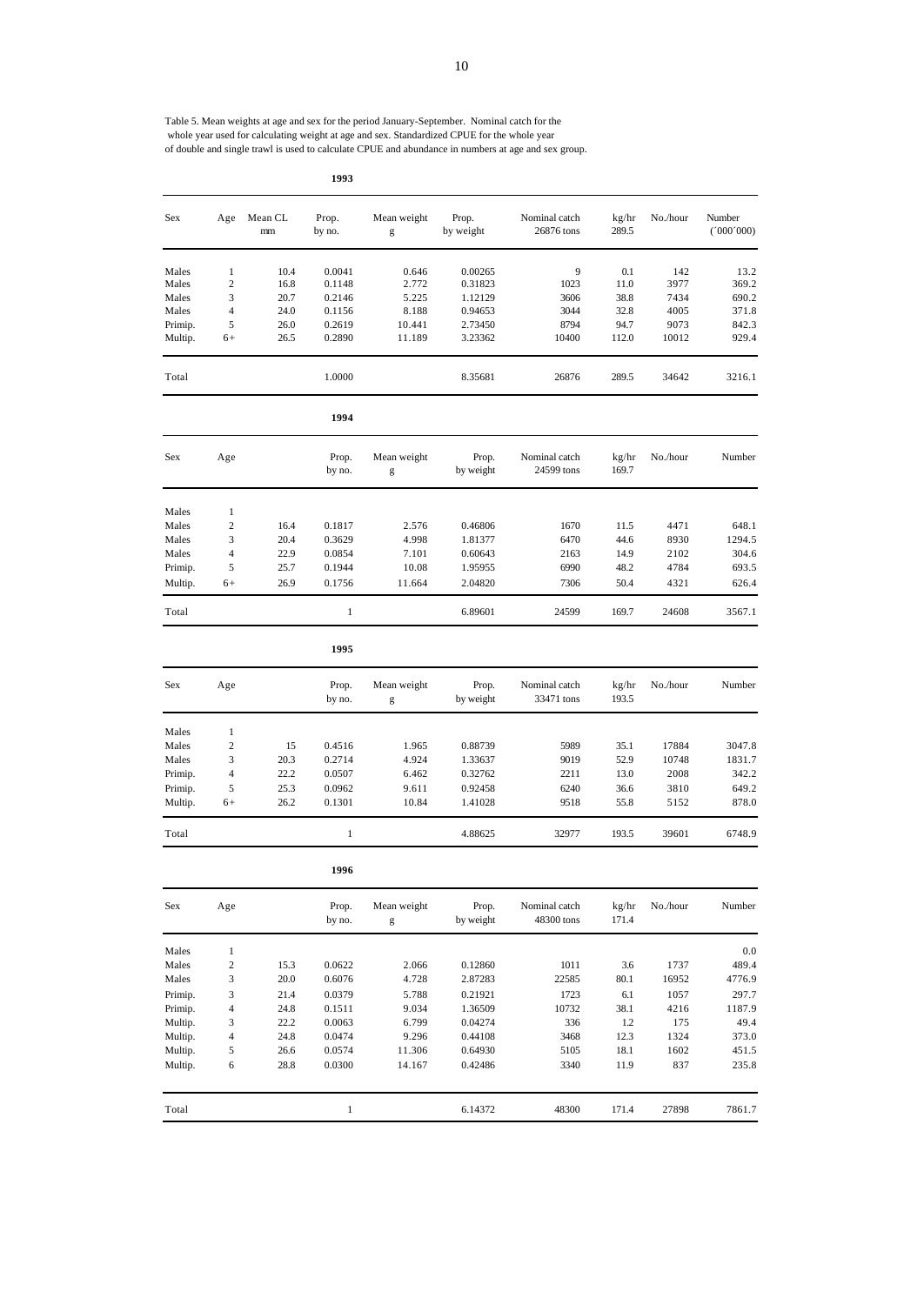|  |  | Table 5. Continued |
|--|--|--------------------|
|--|--|--------------------|

| Sex                | Age                     |                | Prop.<br>by no.  | Mean weight     | Prop.<br>by weight | Nominal catch<br>24675 | kg/hr<br>168.2 | No./hour       | Number<br>(000000) |
|--------------------|-------------------------|----------------|------------------|-----------------|--------------------|------------------------|----------------|----------------|--------------------|
|                    |                         |                |                  | g               |                    |                        |                |                |                    |
| Males              | $\mathbf{1}$            | 10.4           | 5.5E-05          | 0.910           | 0.0002             | $\mathbf{1}$           |                |                | 0.9                |
| Males              | $\overline{c}$          | 15.7           | 0.0522           | 3.201           | 0.16714            | 650                    | 4.4            | 1384           | 203.1              |
| Males              | 3                       | 19.0           | 0.4092           | 4.117           | 1.68462            | 6552                   | 44.7           | 10847          | 1591.3             |
| Males              | $\overline{4}$          | 22.3           | 0.2089           | 6.633           | 1.38567            | 5389                   | 36.7           | 5538           | 812.4              |
| Primip.            | 3                       | 20.6           | 0.0029           | 5.237           | 0.01498            | 58                     | 0.4            | 76             | 11.1               |
| Primip.            | $\overline{4}$          | 24.3           | 0.1724           | 8.390           | 1.44630            | 5625                   | 38.3           | 4570           | 670.4              |
| Multip.            | 3                       | 19.1           | 0.0025           | 5.018           | 0.01240            | 48                     | 0.3            | 65             | 9.6                |
| Multip.            | $\overline{4}$          | 24.2           | 0.0488           | 9.570           | 0.46737            | 1818                   | 12.4           | 1295           | 189.9              |
| Multip.            | 5                       | 25.6           | 0.0845           | 10.631          | 0.89822            | 3493                   | 23.8           | 2240           | 328.6              |
| Multip.            | 6                       | 28.3           | 0.0171           | 14.350          | 0.24558            | 955                    | 6.5            | 454            | 66.6               |
| Multip.            | $\tau$                  | 29.3           | 0.0015           | 15.070          | 0.02232            | 87                     | 0.6            | 39             | 5.8                |
|                    |                         |                |                  |                 |                    |                        |                |                |                    |
| Total              |                         |                | $\mathbf{1}$     |                 | 6.34481            | 24675                  | 168.2          | 26508          | 3889.6             |
|                    |                         |                | 1998             |                 |                    |                        |                |                |                    |
| Sex                | Age                     |                | Prop.            | Mean weight     | Prop.              | Nominal catch          | kg/hr          | No./hour       | Number             |
|                    |                         |                | by no.           | g               | by weight          | 30308                  | 216.5          |                |                    |
| Males              | $\overline{\mathbf{c}}$ | 14.90          | 0.0598           | 1.925           | 0.11503            | 587                    | 4.2            | 2177           | 304.7              |
| Males              | 3                       | 18.75          | 0.3471           | 3.869           | 1.34301            | 6849                   | 48.9           | 12645          | 1770.2             |
| Males              | $\overline{4}$          | 21.23          | 0.2327           | 5.642           | 1.31282            | 6695                   | 47.8           | 8476           | 1186.6             |
| Primip.            | $\overline{4}$          | 23.17          | 0.1403           | 7.358           | 1.03230            | 5264                   | 37.6           | 5111           | 715.5              |
| Primip.            | 5                       | 25.87          | 0.0219           | 10.284          | 0.22493            | 1147                   | 8.2            | 797            | 111.5              |
| Multip.            | 3                       | 18.56          | 0.0025           | 4.160           | 0.01023            | 52                     | 0.4            | 90             | 12.5               |
| Multip.            | $\overline{4}$          | 23.86          | 0.0644           | 8.359           | 0.53842            | 2746                   | 19.6           | 2346           | 328.5              |
| Multip.            | 5                       | 25.67          | 0.1103           | 10.076          | 1.11150            | 5668                   | 40.5           | 4018           | 562.5              |
| Multip.            | 6                       | 27.15          | 0.0204           | 11.968          | 0.24438            | 1246                   | 8.9            | 744            | 104.1              |
| Multip.            | $\tau$                  | 30.02          | 0.0007           | 15.821          | 0.01057            | 54                     | 0.4            | 24             | 3.4                |
| Total              |                         |                | 1.0000           |                 | 5.94319            | 30308                  | 216.5          | 36428          | 5099.6             |
|                    |                         |                | 1999             |                 |                    |                        |                |                |                    |
| Sex                | Age                     |                | Prop.            | Mean weight     | Prop.              | Nominal catch          | kg/hr          | No./hour       | Number             |
|                    |                         |                | by no.           | g               | by weight          | 43438                  | 220.4          |                |                    |
| Males              | $\mathbf{1}$            | $6.0\,$        | 0.0001           | 0.122           | 0.00001            | $\boldsymbol{0}$       | $0.0\,$        | $\overline{4}$ | 0.7                |
| Males              | $\sqrt{2}$              | 14.5           | 0.0467           | 1.769           | 0.08268            | 591                    | 3.0            | 1691           | 333.8              |
| Males              | 3                       | 17.6           | 0.2773           | 3.176           | 0.88073            | 6291                   | 31.9           | 10032          | 1980.7             |
| Males              | $\overline{4}$          | 21.0           | 0.2253           | 5.490           | 1.23680            | 8834                   | 44.7           | 8150           | 1609.1             |
| Males              | 5                       | 22.3           | 0.0003           | 6.560           | 0.00187            | 13                     | 0.1            | 10             | 2.0                |
| Primip.            | $\overline{4}$          | 22.07          | 0.0758           | 6.348           | 0.48118            | 3437                   | 17.4           | 2742           | 541.4              |
| Primip.            | 5                       | 24.22          | 0.1327           | 8.418           | 1.11680            | 7977                   | 40.4           | 4799           | 947.6              |
| Multip.            | 3                       | 18.25          | 0.0009           | 3.970           | 0.00361            | 26                     | 0.1            | 33             | 6.5                |
| Multip.            | $\overline{4}$          | 22.00          | 0.0207           | 6.672           | 0.13820            | 987                    | 5.0            | 749            | 147.9              |
| Multip.            | 5                       | 24.18          | 0.1259           | 8.674           | 1.09238            | 7802                   | 39.5           | 4556           | 899.5              |
| Multip.<br>Multip. | 6<br>$\tau$             | 26.42<br>29.57 | 0.0932<br>0.0011 | 11.06<br>15.171 | 1.03086<br>0.01638 | 7363<br>117            | 37.3<br>0.6    | 3372<br>39     | 665.7<br>7.7       |
|                    |                         |                |                  |                 |                    |                        |                |                |                    |
| Total              |                         |                | 1.0000           |                 | 6.08151            | 43438                  | 220.0          | 36176          | 7142.8             |

**1997**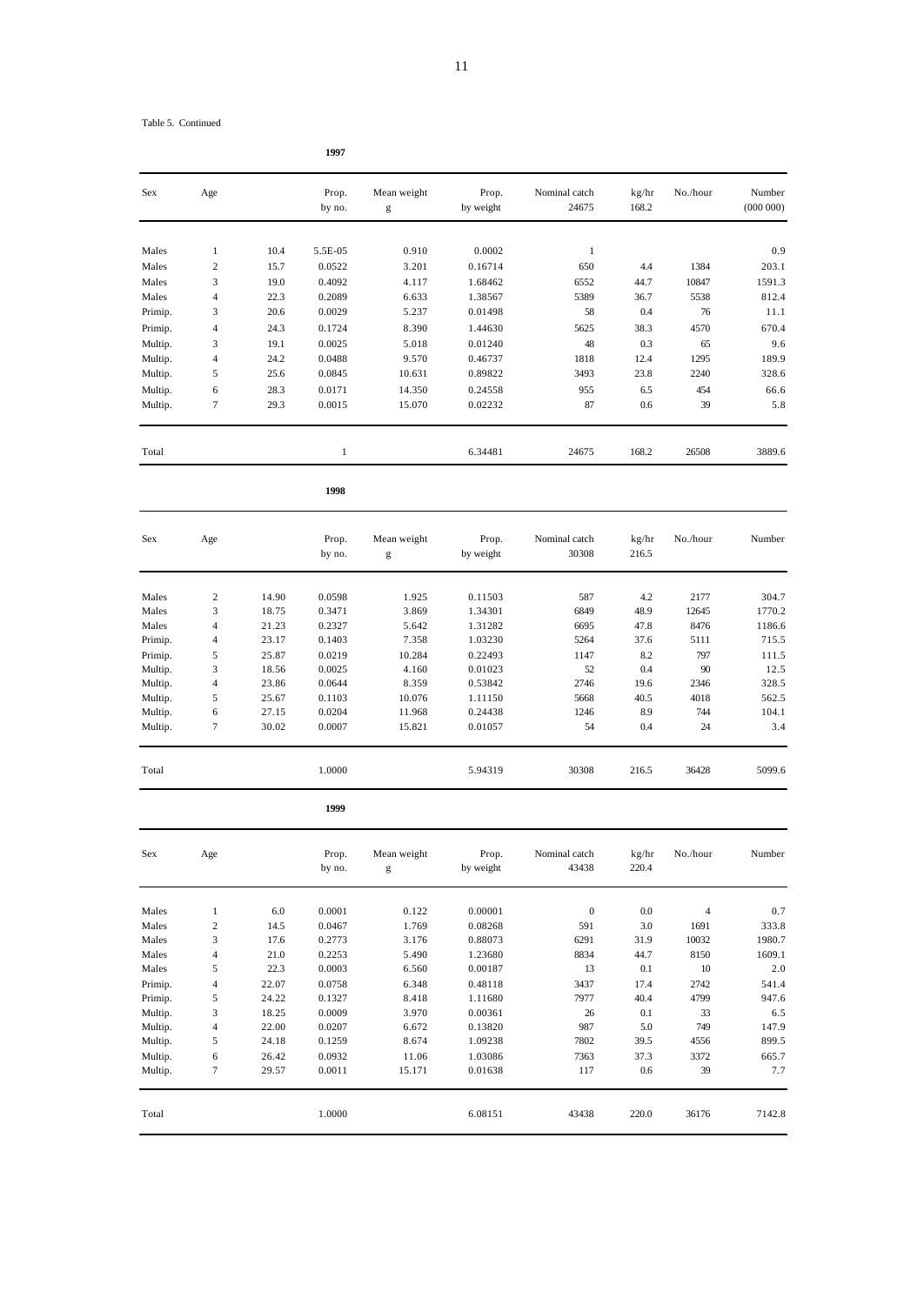|         |     |       | 2000            |                  |                    |                        |                |          |        |
|---------|-----|-------|-----------------|------------------|--------------------|------------------------|----------------|----------|--------|
| Sex     | Age |       | Prop.<br>by no. | Mean weight<br>g | Prop.<br>by weight | Nominal catch<br>50311 | kg/hr<br>256.2 | No./hour | Number |
| Males   | 2   | 12.95 | 0.0217          | 1.257            | 0.02732            | 257                    | 1.3            | 1043     | 204.8  |
| Males   | 3   | 17.25 | 0.3461          | 3.003            | 1.03943            | 9793                   | 49.9           | 16606    | 3261.0 |
| Males   | 4   | 20.00 | 0.2314          | 4.707            | 1.08916            | 10261                  | 52.3           | 11101    | 2180.0 |
| Males   | 5   | 21.90 | 0.0039          | 6.200            | 0.02410            | 227                    | 1.2            | 186      | 36.6   |
| Primip. | 4   | 21.00 | 0.0906          | 5.458            | 0.49460            | 4660                   | 23.7           | 4348     | 853.8  |
| Primip. | 5   | 24.51 | 0.0985          | 8.728            | 0.85947            | 8097                   | 41.2           | 4724     | 927.7  |
| Primip. | 6   | 25.83 | 0.0017          | 10.235           | 0.01744            | 164                    | 0.8            | 82       | 16.1   |
| Multip. | 3   | 18.30 | 0.0023          | 4.000            | 0.00930            | 88                     | 0.4            | 112      | 21.9   |
| Multip. | 4   | 21.96 | 0.0491          | 6.638            | 0.32616            | 3073                   | 15.6           | 2357     | 462.9  |
| Multip. | 5   | 24.32 | 0.1124          | 8.815            | 0.99064            | 9333                   | 47.5           | 5392     | 1058.8 |
| Multip. | 6   | 26.23 | 0.0404          | 10.875           | 0.43905            | 4137                   | 21.1           | 1937     | 380.4  |
| Multip. | 7   | 27.73 | 0.0018          | 12.691           | 0.02341            | 221                    | 1.1            | 88       | 17.4   |
| Total   |     |       | 1               |                  | 5.34007            | 50311                  | 256.2          | 47977    | 9421.4 |
|         |     |       | 2001            |                  |                    |                        |                |          |        |
| Sex     | Age |       | Prop.           | Mean weight      | Prop.              | Nominal catch          | kg/hr          | No./hour | Number |
|         |     |       | by no.          | g                | by weight          | 54189                  | 232.8          |          |        |
| Males   | 2   | 15.23 | 0.1040          | 2.058            | 0.21403            | 2046                   | 8.8            | 4270     | 994.0  |
| Males   | 3   | 17.77 | 0.1391          | 3.287            | 0.45722            | 4370                   | 18.8           | 5712     | 1329.5 |
| Males   | 4   | 20.81 | 0.3881          | 5.31             | 2.06081            | 19697                  | 84.6           | 15936    | 3709.4 |
| Males   | 5   | 21.72 | 0.0141          | 6.047            | 0.08526            | 815                    | 3.5            | 579      | 134.8  |
| Primip. | 4   | 20.89 | 0.0114          | 5.372            | 0.06124            | 585                    | 2.5            | 468      | 109.0  |
| Primip. | 5   | 23.72 | 0.1326          | 7.901            | 1.04767            | 10014                  | 43.0           | 5445     | 1267.4 |
| Multip. | 4   | 20.50 | 0.0240          | 5.483            | 0.13176            | 1259                   | 5.4            | 987      | 229.7  |
| Multip. | 5   | 23.24 | 0.1111          | 7.77             | 0.86325            | 8251                   | 35.4           | 4562     | 1061.9 |
| Multip. | 6   | 25.13 | 0.0666          | 9.654            | 0.64296            | 6145                   | 26.4           | 2735     | 636.6  |
| Multip. | 7   | 26.93 | 0.0090          | 11.7             | 0.10530            | 1006                   | 4.3            | 370      | 86.0   |
| Total   |     |       | 1.0000          |                  | 5.66951            | 54189                  | 232.8          | 41063    | 9558.3 |
|         |     |       | 2002            |                  |                    |                        |                |          |        |
| Sex     | Age |       | Prop.<br>by no. | Mean weight<br>g | Prop.<br>by weight | Nominal catch<br>51000 | kg/hr<br>254.6 | No./hour | Number |
| Males   | 2   | 15.18 | 0.0543          | 2.037            | 0.11061            | 982                    | 4.9            | 2406     | 482.0  |
| Males   | 3   | 17.88 | 0.2828          | 3.349            | 0.94710            | 8408                   | 42.0           | 12533    | 2510.5 |
| Males   | 4   | 20.16 | 0.2099          | 4.822            | 1.01214            | 8985                   | 44.9           | 9302     | 1863.3 |
| Males   | 5   | 21.74 | 0.0020          | 6.064            | 0.01213            | 108                    | 0.5            | 89       | 17.8   |
| Primip. | 4   | 20.53 | 0.0629          | 5.096            | 0.32054            | 2845                   | 14.2           | 2788     | 558.4  |
| Primip. | 5   | 23.71 | 0.1624          | 7.891            | 1.28150            | 11376                  | 56.8           | 7197     | 1441.7 |
| Multip. | 4   | 20.22 | 0.0043          | 5.278            | 0.02270            | 201                    | 1.0            | 191      | 38.2   |
| Multip. | 5   | 24.46 | 0.1670          | 8.956            | 1.49565            | 13277                  | 66.3           | 7401     | 1482.5 |
| Multip. | 6   | 25.15 | 0.0486          | 9.676            | 0.47025            | 4175                   | 20.8           | 2154     | 431.4  |
| Multip. | 7   | 27.57 | 0.0058          | 12.489           | 0.07244            | 643                    | 3.2            | 257      | 51.5   |
| Total   |     |       | 1.0000          |                  | 5.74505            | 51000                  | 254.6          | 44316    | 8877.2 |

Table 5. Continued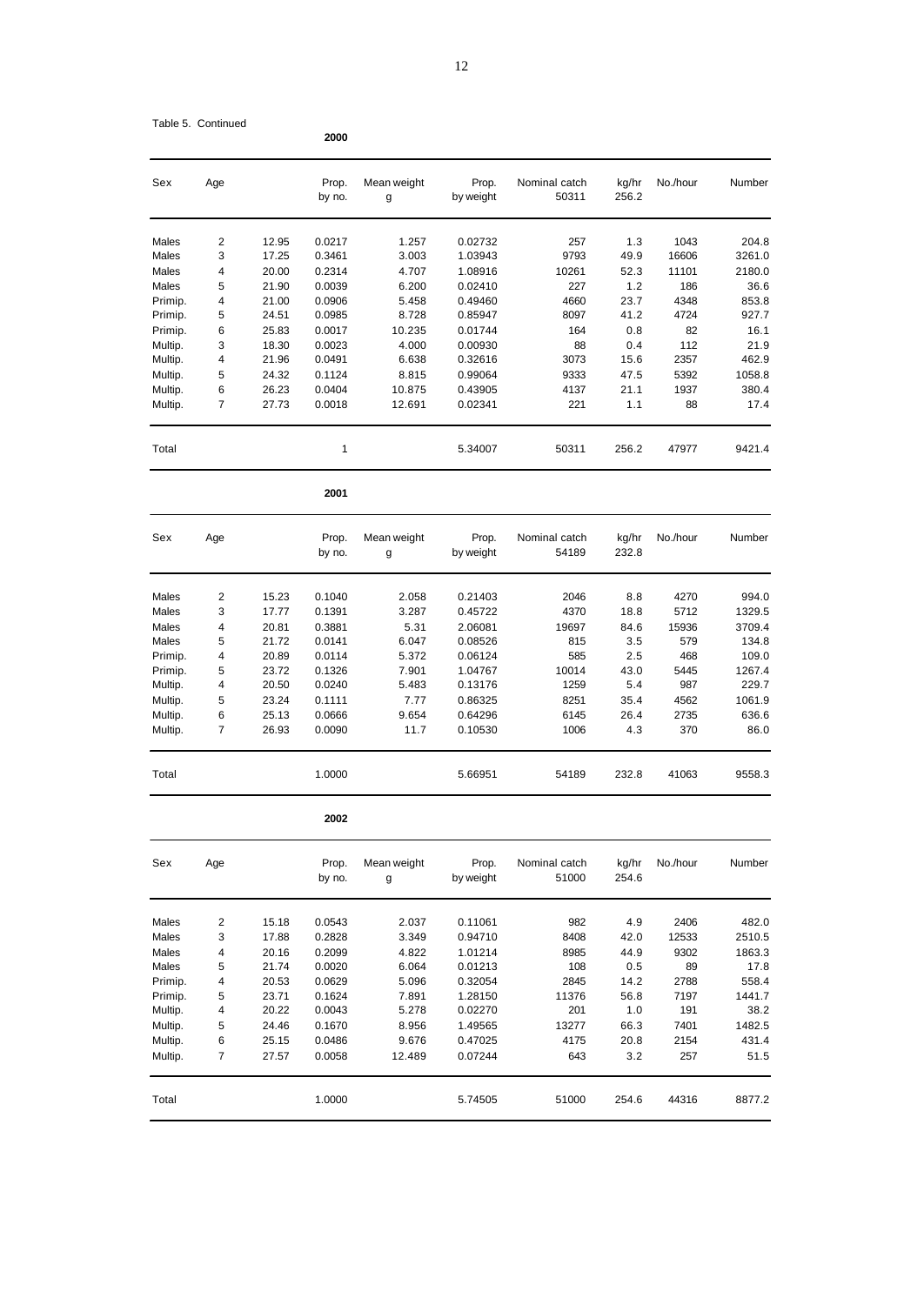Table 6. Shrimp. Mean length (oblique carapace length mm) at age

| Age gr.     | 1993 | 1994 | 1995 | Agegr. | 1996  | 1997  | 1998  | 1999  | 2000  | 2001  | 2002  |
|-------------|------|------|------|--------|-------|-------|-------|-------|-------|-------|-------|
|             | 10.4 |      |      |        |       | 10.44 |       |       |       |       |       |
| $\sim$<br>∠ | 16.8 | 16.4 | 15   | ∠      | 15.25 | 15.73 | 14.9  | 14.49 | 12.95 | 15.23 | 15.18 |
|             | 20.7 | 20.4 | 20.3 | 3      | 20.54 | 19.01 | 18.75 | 17.58 | 17.26 | 17.77 | 17.88 |
| 4           | 24   | 22.9 | 22.2 | 4      | 24.7  | 23.32 | 22.24 | 21.34 | 20.5  | 20.79 | 20.24 |
|             | 26   | 25.7 | 25.3 |        | 24.8  | 25.56 | 25.71 | 24.2  | 24.36 | 23.41 | 24.08 |
| $6+$        | 26.5 | 26.9 | 26.2 | 6      | 26.6  | 28.33 | 27.15 | 26.42 | 26.21 | 25.13 | 25.15 |
|             |      |      |      |        | 28.8  | 29.28 | 30.02 | 29.57 | 27.73 | 26.93 | 27.57 |

Table 7. Shrimp. Mean weight at age for the period January to September based on international data base.

| Age or. | 1993   | 1994   | 1995   | Agegr. | 1996   | 1997   | 1998   | 1999   | 2000   | 2001   | 2002   |
|---------|--------|--------|--------|--------|--------|--------|--------|--------|--------|--------|--------|
|         | 0.646  |        |        |        |        | 0.910  |        |        |        |        |        |
|         | 2.772  | 2.576  | 1.965  |        | 2.066  | 2.270  | 1.925  | 1.639  | 1.214  | 2.058  | 2.037  |
|         | 5.225  | 4.998  | 4.924  |        | 4.79   | 4.130  | 3.815  | 3.069  | 2.974  | 3.287  | 3.349  |
| 4       | 8.188  | 7.101  | 6.462  | 4      | 8.945  | 7.671  | 6.586  | 6.347  | 5.095  | 5.321  | 4.892  |
|         | 10.441 | 10.080 | 9.611  |        | 9.296  | 10.631 | 10.116 | 8.502  | 8.629  | 7.743  | 8.417  |
| $6+$    | 11.189 | 11.664 | 10.840 | 6      | 11.306 | 14.350 | 11.413 | 11.060 | 10.805 | 9.654  | 9.676  |
|         |        |        |        |        | 14.167 | 15.070 | 15.821 | 15.100 | 12.691 | 11.700 | 12.489 |

Table 8. Shrimp. Number of shrimp caught per hour (Standardized CPUE) annually, based on the ageing of international samples in the period January to September.

| Age gr.     | 1993  | 1994  | 1995  | Agegr. | 1996  | 1997  | 1998  | 1999  | 2000  | 2001  | 2002  |
|-------------|-------|-------|-------|--------|-------|-------|-------|-------|-------|-------|-------|
|             | 144   |       |       |        |       |       |       |       |       |       |       |
| $\sim$<br>∠ | 4025  | 4471  | 17884 | $\sim$ | 1735  | 1394  | 2194  | 1654  | 1052  | 4271  | 2407  |
| 3           | 7525  | 8930  | 10748 | 3      | 18010 | 11076 | 12828 | 9854  | 16888 | 5712  | 12534 |
| 4           | 4054  | 2102  | 2008  | 4      | 4392  | 11490 | 16050 | 11399 | 17983 | 17391 | 12277 |
| 5           | 9184  | 4784  | 3810  |        | 1323  | 2257  | 4851  | 9174  | 10404 | 10586 | 14688 |
| $6+$        | 9818  | 4321  | 5152  | 6      | 1602  | 457   | 749   | 3301  | 2040  | 2735  | 2154  |
|             |       |       |       |        | 837   | 40    | 26    | 39    | 87    | 370   | 257   |
| Total       | 34749 | 24608 | 39601 |        | 27899 | 26714 | 36697 | 35421 | 48455 | 41065 | 44315 |

Table 9. Shrimp. Number (000.000) of shrimp caught annually, based on the ageing of international samples in the period January to September.

| Age gr.        | 1993   | 1994   | 1995   | Agegr. | 1996   | 1997   | 1998   | 1999   | 2000   | 2001   | 2002   |
|----------------|--------|--------|--------|--------|--------|--------|--------|--------|--------|--------|--------|
|                | 13.9   |        |        |        |        |        |        |        |        |        |        |
| $\mathcal{L}$  | 390.6  | 648.1  | 3093.5 | $\sim$ | 489.0  | 204.6  | 307.2  | 325.7  | 206.5  | 994.1  | 482.1  |
|                | 730.1  | 1294.5 | 1859.1 |        | 5075.2 | 1624.8 | 1795.8 | 1940.4 | 3316.4 | 1329.6 | 2510.7 |
| $\overline{4}$ | 393.3  | 304.6  | 347.3  | 4      | 1237.6 | 1685.5 | 2246.8 | 2244.5 | 3531.5 | 4048.1 | 2459.2 |
| 5              | 891.0  | 693.5  | 659.0  |        | 372.7  | 331.2  | 679.1  | 1806.5 | 2043.1 | 2464.2 | 2942.1 |
| $6+$           | 952.6  | 626.4  | 891.2  | 6      | 451.3  | 67.0   | 104.8  | 650.1  | 400.6  | 636.6  | 431.5  |
|                |        |        |        |        | 235.9  | 5.9    | 3.6    | 7.7    | 17.1   | 86.0   | 51.5   |
| Total          | 3371.5 | 3567.1 | 6850.0 |        | 7861.7 | 3919.0 | 5137.2 | 6974.8 | 9515.2 | 9558.7 | 8877.0 |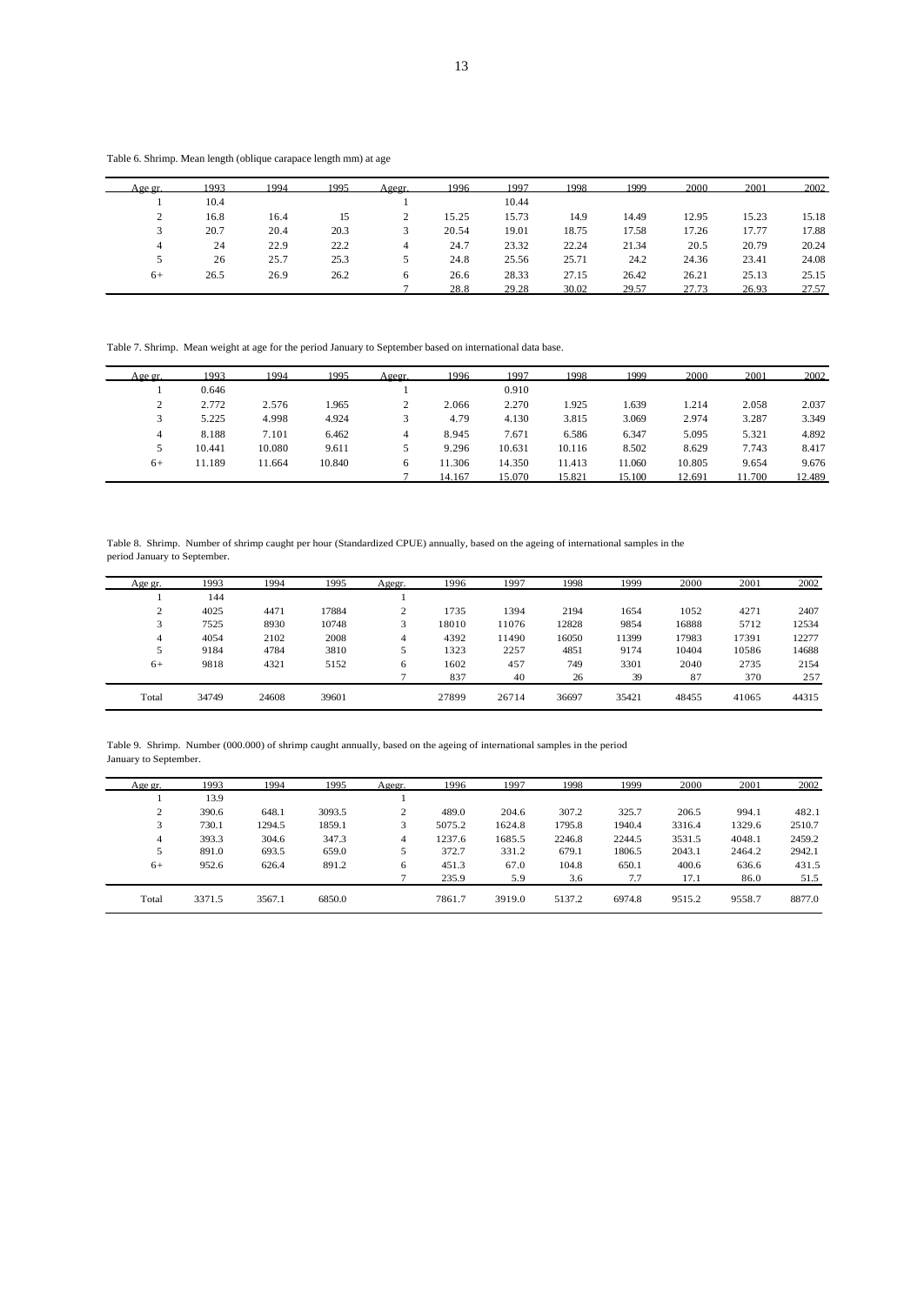

Fig. 1. Coefficient of variation around the annual raw CPUE for the international fishing fæleets fishing 3M shrimp .



Fig. 2. Shrimp in Div. 3M: catches (2002 projected to the end of the year).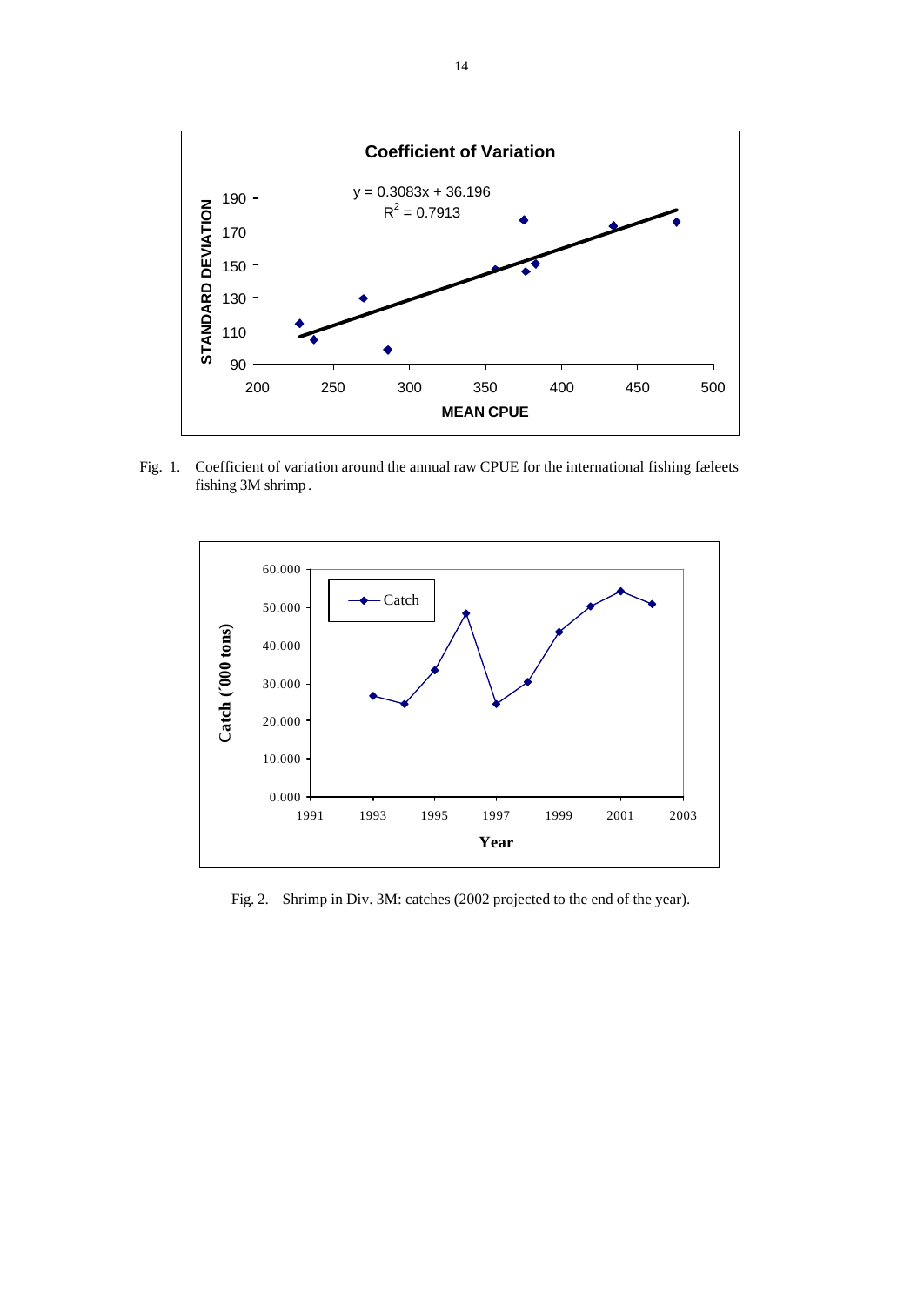

Fig. 3. A plot of the standardized deviance residuals versus  $2*(log(model$  CPUE) which is the appropriate scaling for a gamma distribution (McCullagh and Nelder, 1989



Fig. 4. The model for vessels fishing shrimp on the Flemish Cap between 1993-2002. (The model was standardized to 1993, June, single trawl and Icelandic catch- per-unit data.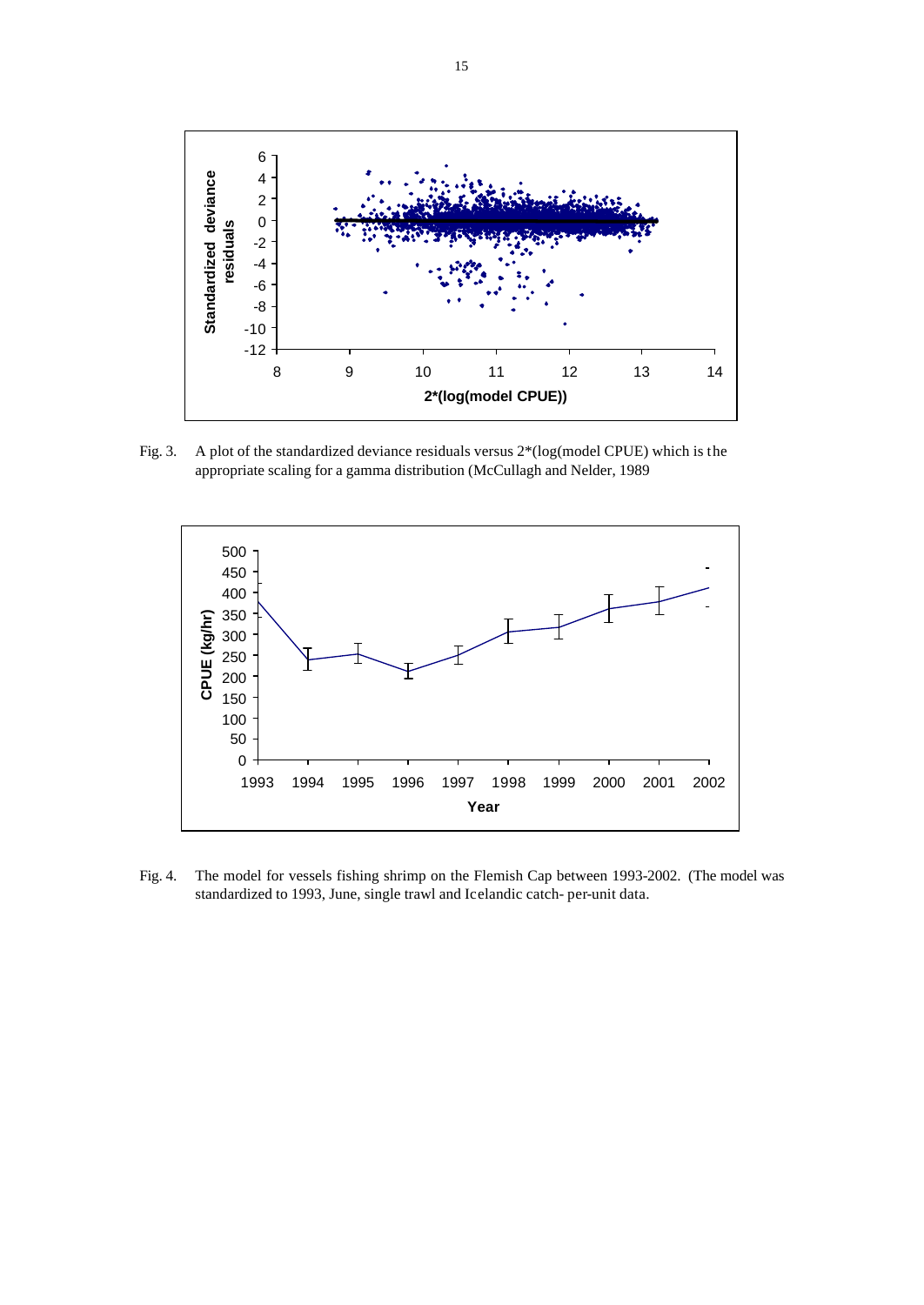

Fig. 5. Shrimp in Div. 3M: annual standardized effort indices  $(1993 = 1)$ 



Fig.. 6. Shrimp in Div. 3M: abundance indices at age 2 from the Faroese survey and from the juvenile bag. Each series was standardized to its mean.